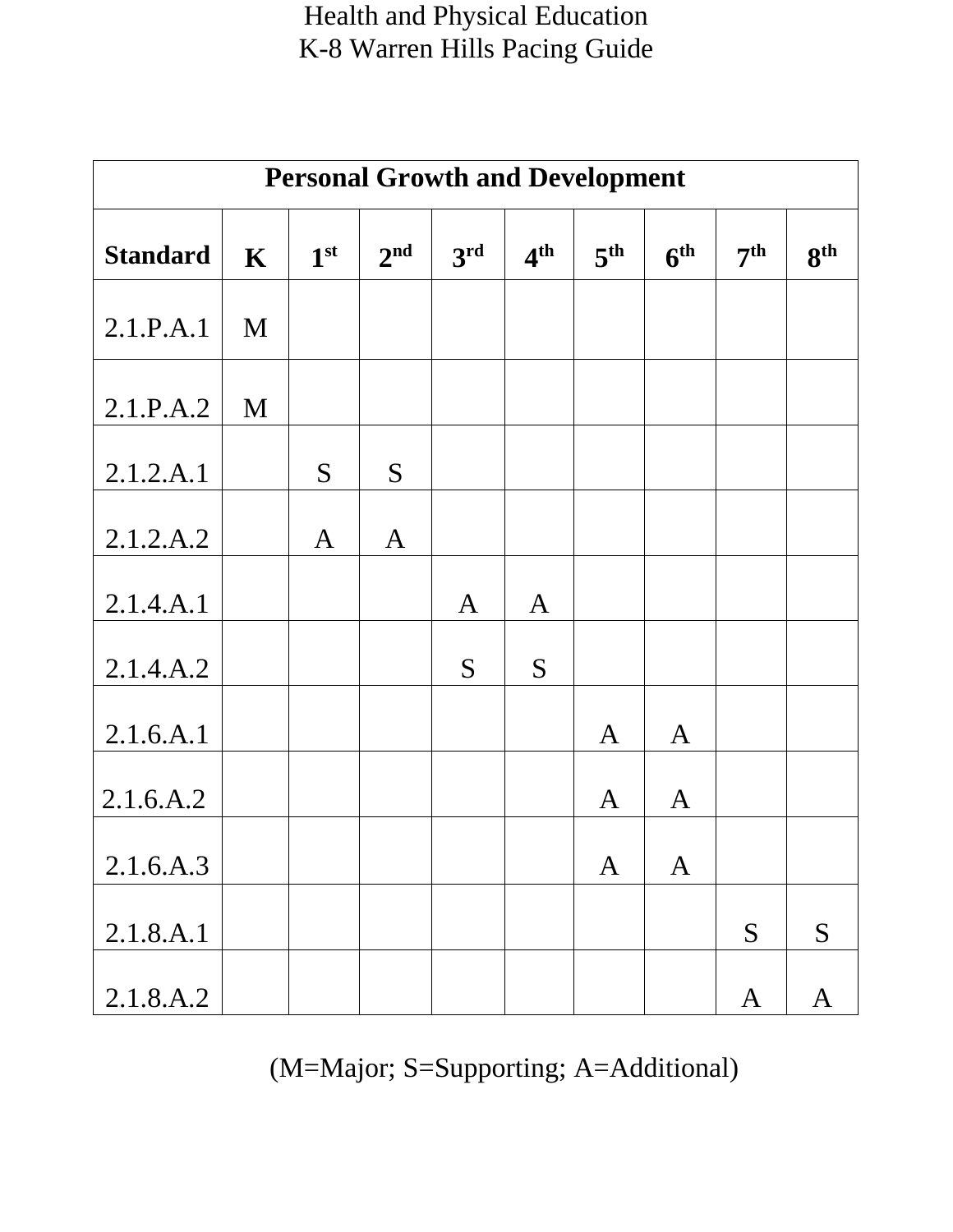| <b>Standard</b>  | $\mathbf K$  | 1 <sup>st</sup> | 2 <sup>nd</sup> | 3 <sup>rd</sup> | 4 <sup>th</sup> | 5 <sup>th</sup> | 6 <sup>th</sup> | 7 <sup>th</sup> | 8 <sup>th</sup> |  |  |
|------------------|--------------|-----------------|-----------------|-----------------|-----------------|-----------------|-----------------|-----------------|-----------------|--|--|
|                  |              |                 |                 |                 |                 |                 |                 |                 |                 |  |  |
| 2.1.8.A.3        |              |                 |                 |                 |                 |                 |                 | $\mathbf{A}$    | $\mathbf{A}$    |  |  |
| 2.1.8.A.4        |              |                 |                 |                 |                 |                 |                 | A               | $\mathbf{A}$    |  |  |
| <b>Nutrition</b> |              |                 |                 |                 |                 |                 |                 |                 |                 |  |  |
| 2.1.P.B.1        | $\mathbf{A}$ |                 |                 |                 |                 |                 |                 |                 |                 |  |  |
| 2.1.P.B.2        | $\mathbf{A}$ |                 |                 |                 |                 |                 |                 |                 |                 |  |  |
| 2.1.2.B.1        |              | S               | S               |                 |                 |                 |                 |                 |                 |  |  |
| 2.1.2.B.2        |              | $\mathbf{A}$    | $\mathbf{A}$    |                 |                 |                 |                 |                 |                 |  |  |
| 2.1.2.B.3        |              | $\mathbf{A}$    | $\mathbf{A}$    |                 |                 |                 |                 |                 |                 |  |  |
| 2.1.4.B.1        |              |                 |                 | S               | S               |                 |                 |                 |                 |  |  |
| 2.1.4.B.2        |              |                 |                 | $\mathbf{A}$    | $\mathbf{A}$    |                 |                 |                 |                 |  |  |
| 2.1.4.B.3        |              |                 |                 | $\mathbf{A}$    | $\mathbf{A}$    |                 |                 |                 |                 |  |  |
| 2.1.4.B.4        |              |                 |                 | $\mathbf{A}$    | $\mathbf{A}$    |                 |                 |                 |                 |  |  |
| 2.1.6.B.1        |              |                 |                 |                 |                 | $\mathbf{A}$    | $\mathbf{A}$    |                 |                 |  |  |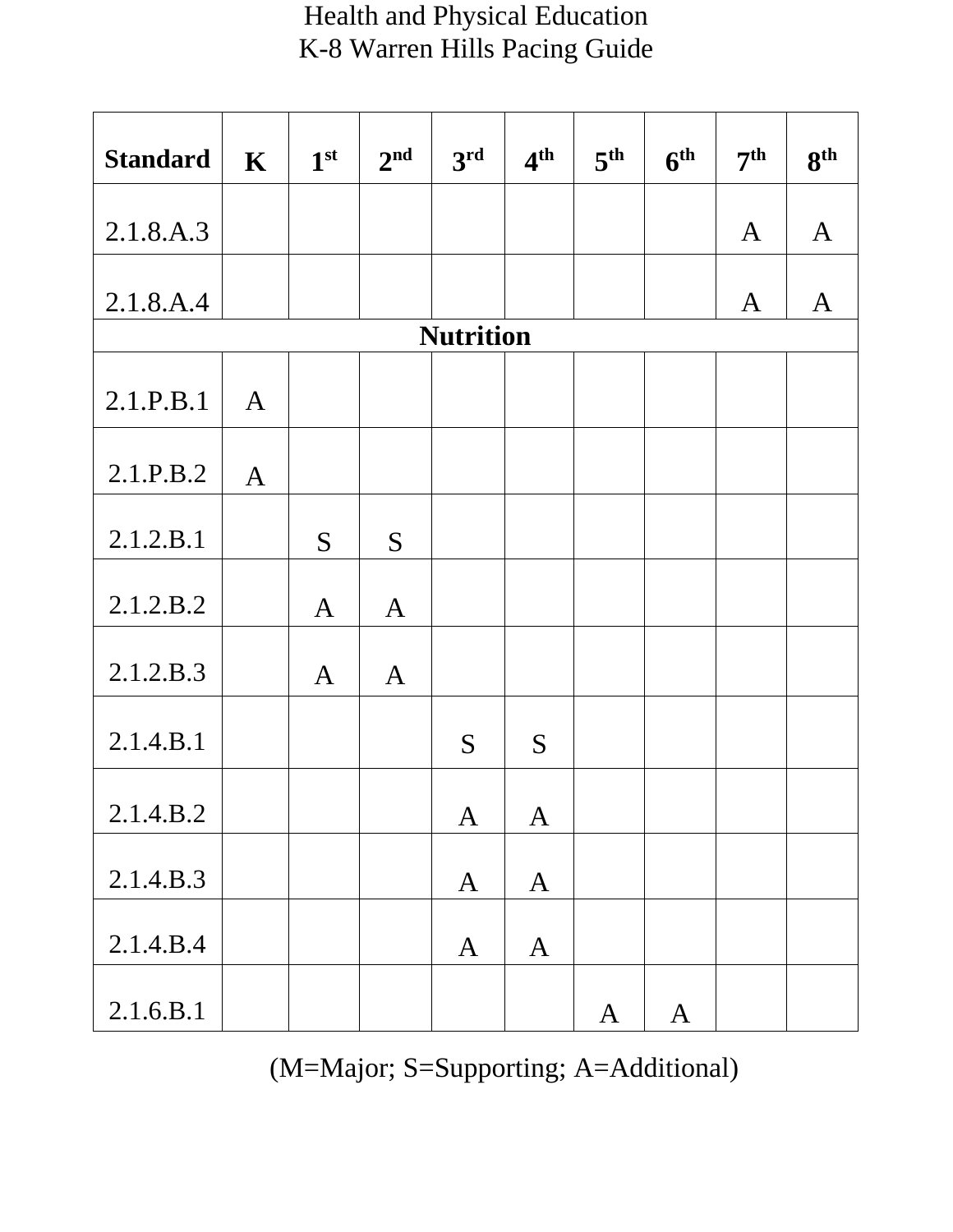| <b>Standard</b> | $\mathbf K$  | 1 <sup>st</sup> | 2 <sup>nd</sup> | 3rd                                   | 4 <sup>th</sup> | 5 <sup>th</sup> | 6 <sup>th</sup> | 7 <sup>th</sup> | 8 <sup>th</sup> |
|-----------------|--------------|-----------------|-----------------|---------------------------------------|-----------------|-----------------|-----------------|-----------------|-----------------|
| 2.1.6.B.2       |              |                 |                 |                                       |                 | $\mathbf{A}$    | $\mathbf{A}$    |                 |                 |
| 2.1.6.B.3       |              |                 |                 |                                       |                 | A               | $\mathbf{A}$    |                 |                 |
| 2.1.6.B.4       |              |                 |                 |                                       |                 | A               | $\mathbf{A}$    |                 |                 |
| 2.1.8.B.1       |              |                 |                 |                                       |                 |                 |                 | A               | $\mathbf{A}$    |
| 2.1.8.B.2       |              |                 |                 |                                       |                 |                 |                 | S               | S               |
| 2.1.8.B.3       |              |                 |                 |                                       |                 |                 |                 | A               | $\mathbf{A}$    |
| 2.1.8.B.4       |              |                 |                 |                                       |                 |                 |                 |                 |                 |
|                 |              |                 |                 | <b>Diseases and Health Conditions</b> |                 |                 |                 | A               | $\mathbf A$     |
| 2.1.P.C.1       | $\mathbf{A}$ |                 |                 |                                       |                 |                 |                 |                 |                 |
| 2.1.2.C.1       |              | S               | S               |                                       |                 |                 |                 |                 |                 |
| 2.1.2.C.2       |              | $\mathbf{A}$    | $\mathbf{A}$    |                                       |                 |                 |                 |                 |                 |
| 2.1.2.C.3       |              | S               | S               |                                       |                 |                 |                 |                 |                 |
| 2.1.4.C.1       |              |                 |                 | $\mathbf{A}$                          | $\mathbf{A}$    |                 |                 |                 |                 |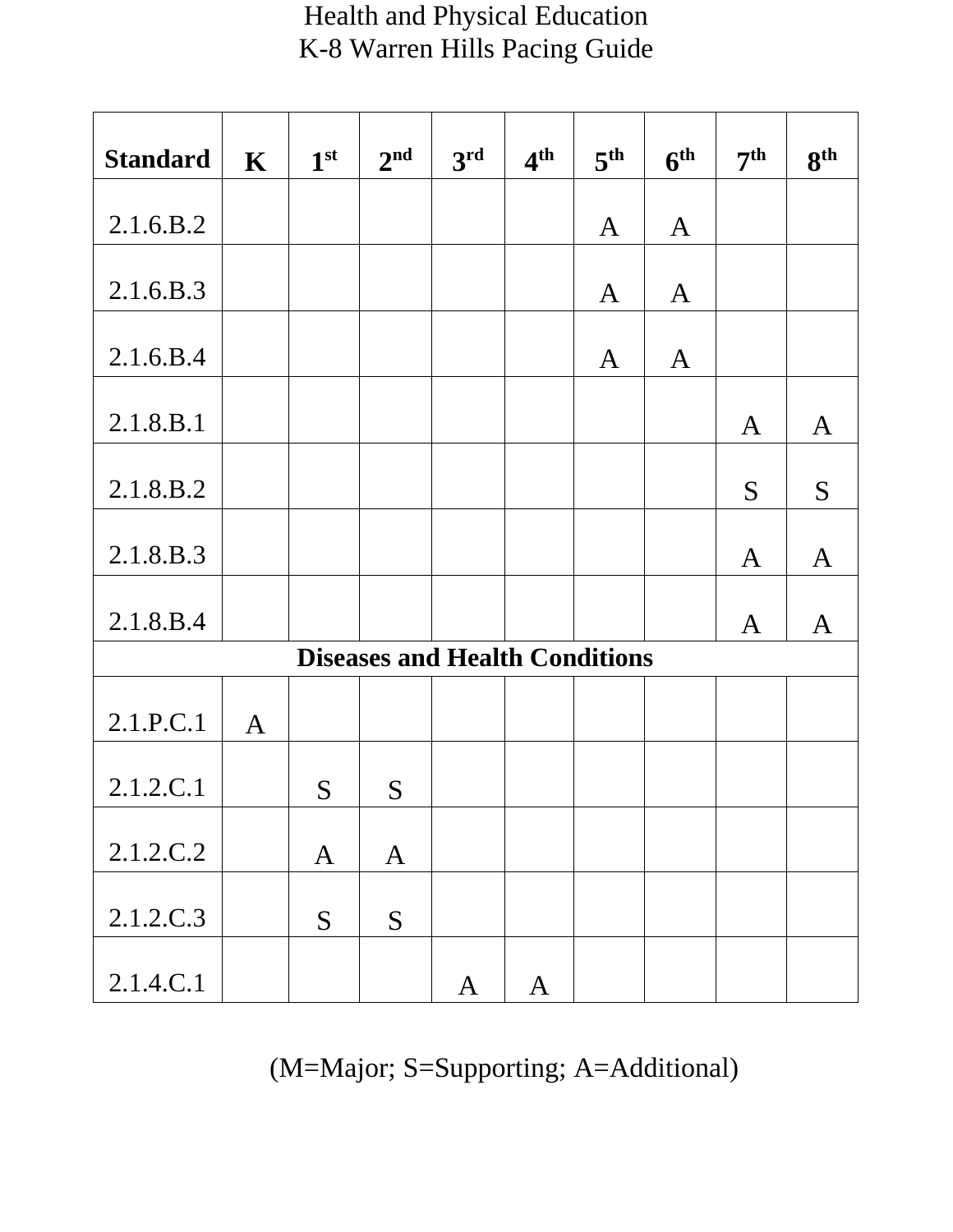| <b>Standard</b> | $\mathbf K$  | 1 <sup>st</sup> | 2 <sup>nd</sup> | 3rd           | 4 <sup>th</sup> | 5 <sup>th</sup> | 6 <sup>th</sup> | 7 <sup>th</sup> | 8 <sup>th</sup> |
|-----------------|--------------|-----------------|-----------------|---------------|-----------------|-----------------|-----------------|-----------------|-----------------|
| 2.1.4.C.2       |              |                 |                 | $\mathbf{A}$  | $\mathbf{A}$    |                 |                 |                 |                 |
| 2.1.4.C.3       |              |                 |                 | $\mathbf{A}$  | $\mathbf{A}$    |                 |                 |                 |                 |
| 2.1.6.C.1       |              |                 |                 |               |                 | $\mathbf{A}$    | $\mathbf{A}$    |                 |                 |
| 2.1.6.C.2       |              |                 |                 |               |                 | S               | S               |                 |                 |
| 2.1.6.C.3       |              |                 |                 |               |                 | $\mathbf{A}$    | $\mathbf{A}$    |                 |                 |
| 2.1.8.C.1       |              |                 |                 |               |                 |                 |                 | $\mathbf{A}$    | $\mathbf{A}$    |
| 2.1.8.C.2       |              |                 |                 |               |                 |                 |                 | $\mathbf{A}$    | $\mathbf{A}$    |
| 2.1.8.C.3       |              |                 |                 |               |                 |                 |                 | A               | A               |
|                 |              |                 |                 | <b>Safety</b> |                 |                 |                 |                 |                 |
| 2.1.P.D.1       | $\mathbf{A}$ |                 |                 |               |                 |                 |                 |                 |                 |
| 2.1.P.D.2       | $\mathbf{A}$ |                 |                 |               |                 |                 |                 |                 |                 |
| 2.1.P.D.3       | $\mathbf{A}$ |                 |                 |               |                 |                 |                 |                 |                 |
|                 |              |                 |                 |               |                 |                 |                 |                 |                 |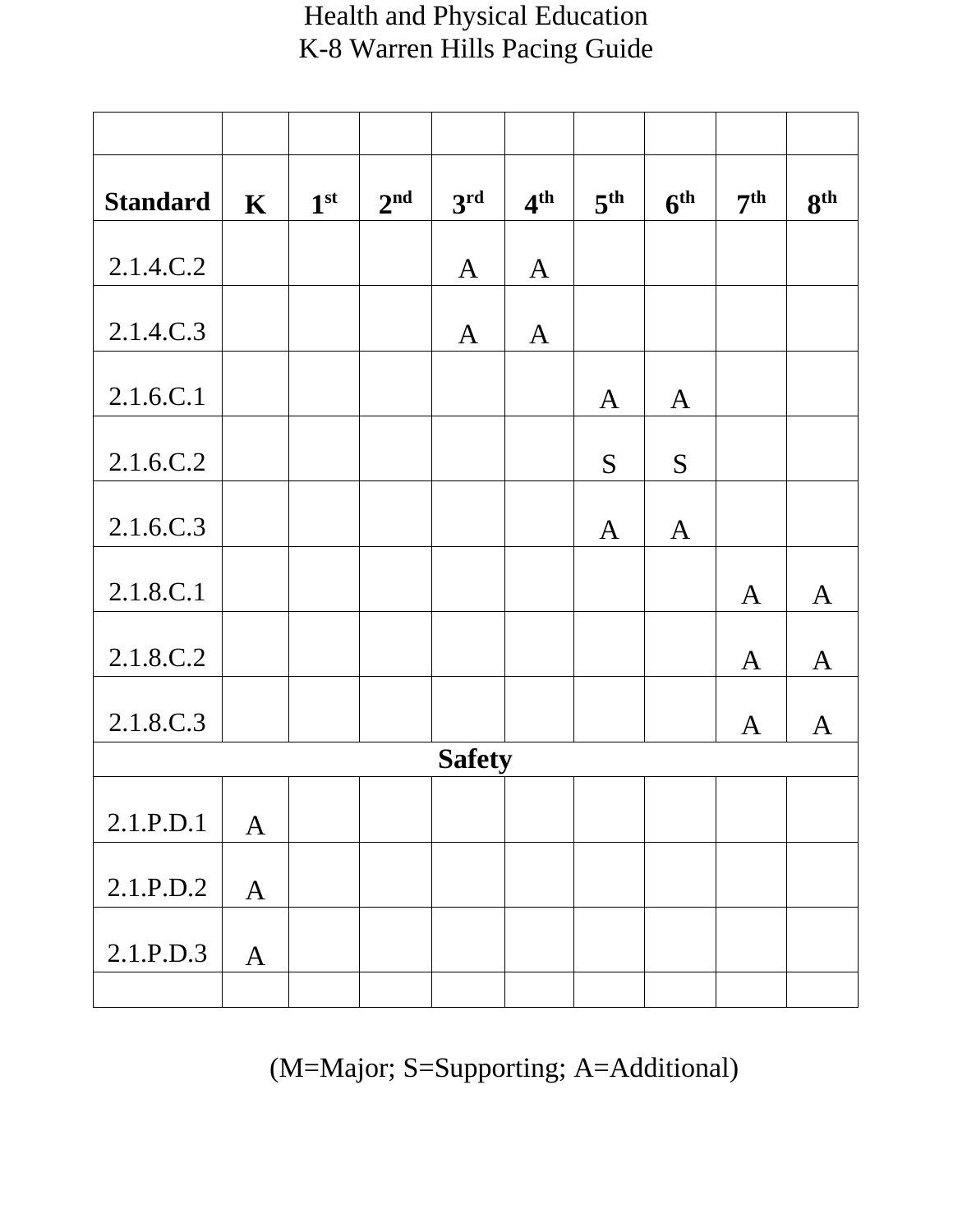| 2.1.P.D.4       | $\mathbf{A}$ |                 |                 |                 |                 |                 |                 |                 |                 |
|-----------------|--------------|-----------------|-----------------|-----------------|-----------------|-----------------|-----------------|-----------------|-----------------|
|                 |              |                 |                 |                 |                 |                 |                 |                 |                 |
| <b>Standard</b> | $\mathbf K$  | 1 <sup>st</sup> | 2 <sup>nd</sup> | 3 <sup>rd</sup> | 4 <sup>th</sup> | 5 <sup>th</sup> | 6 <sup>th</sup> | 7 <sup>th</sup> | 8 <sup>th</sup> |
| 2.1.2.D.1       |              | $\mathbf{A}$    | $\mathbf{A}$    |                 |                 |                 |                 |                 |                 |
| 2.1.2.D.2       |              | $\mathbf{A}$    | $\mathbf{A}$    |                 |                 |                 |                 |                 |                 |
| 2.1.2.D.3       |              | $\mathbf{A}$    | $\mathbf{A}$    |                 |                 |                 |                 |                 |                 |
| 2.1.4.D.1       |              |                 |                 | $\mathbf{A}$    | $\mathbf{A}$    |                 |                 |                 |                 |
| 2.1.4.D.2       |              |                 |                 | $\mathbf{A}$    | $\mathbf{A}$    |                 |                 |                 |                 |
| 2.1.4.D.3       |              |                 |                 | $\mathbf{A}$    | $\mathbf{A}$    |                 |                 |                 |                 |
| 2.1.4.D.4       |              |                 |                 | $\mathbf{A}$    | $\mathbf{A}$    |                 |                 |                 |                 |
| 2.1.6.D.1       |              |                 |                 |                 |                 | A               | $\mathbf{A}$    |                 |                 |
| 2.1.6.D.2       |              |                 |                 |                 |                 | $\mathbf{A}$    | $\mathbf{A}$    |                 |                 |
| 2.1.6.D.3       |              |                 |                 |                 |                 | $\mathbf{A}$    | $\mathbf{A}$    |                 |                 |
| 2.1.6.D.4       |              |                 |                 |                 |                 | $\mathbf{A}$    | $\mathbf{A}$    |                 |                 |
| 2.1.8.D.1       |              |                 |                 |                 |                 |                 |                 | $\mathbf{A}$    | $\mathbf{A}$    |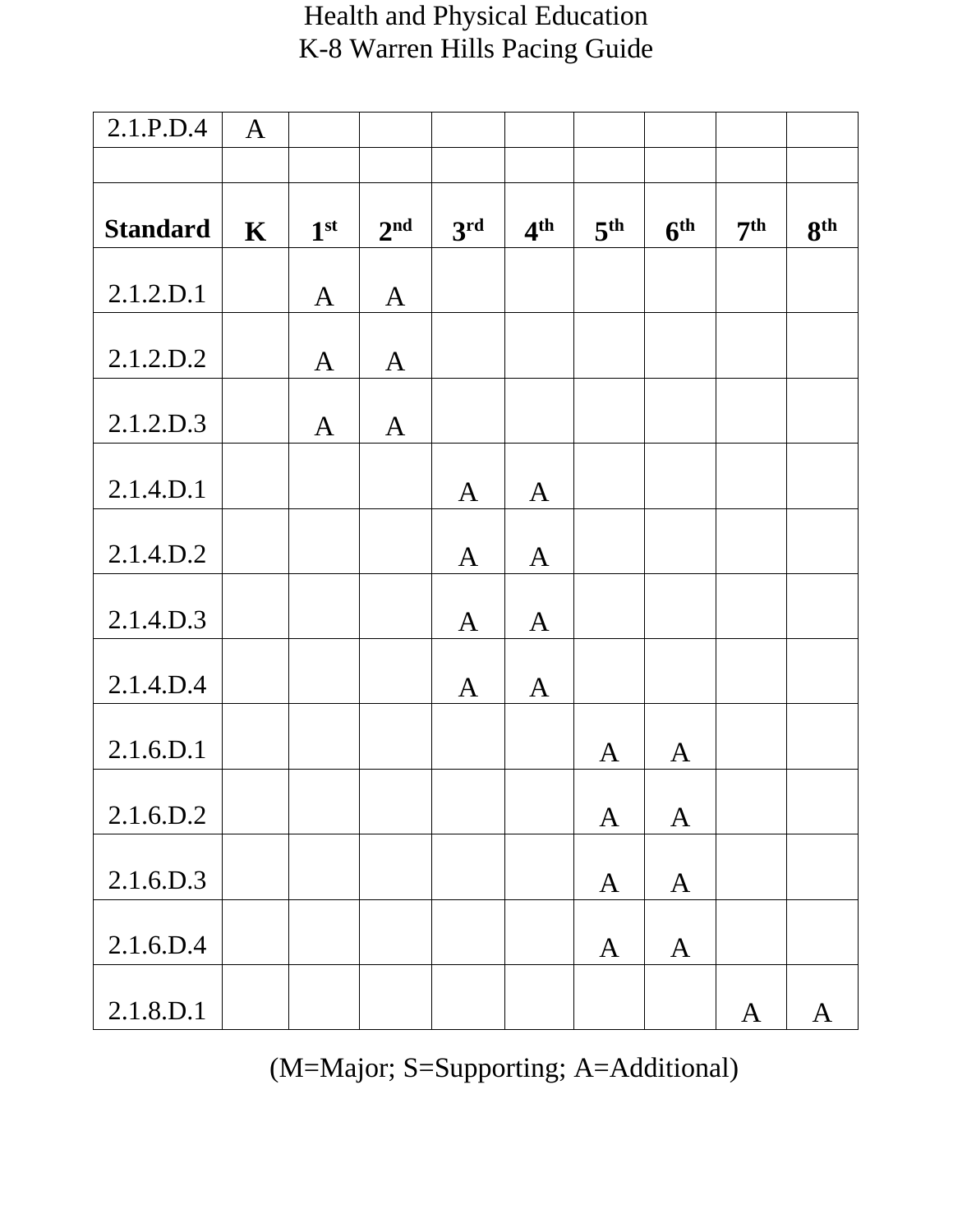| 2.1.8.D.2                          |              |                 |                 |              |                 |                 |                 | A               | $\mathbf{A}$    |  |  |  |
|------------------------------------|--------------|-----------------|-----------------|--------------|-----------------|-----------------|-----------------|-----------------|-----------------|--|--|--|
| <b>Standard</b>                    | $\mathbf K$  | 1 <sup>st</sup> | 2 <sup>nd</sup> | 3rd          | 4 <sup>th</sup> | 5 <sup>th</sup> | 6 <sup>th</sup> | 7 <sup>th</sup> | 8 <sup>th</sup> |  |  |  |
| 2.1.8.D.3                          |              |                 |                 |              |                 |                 |                 | A               | $\mathbf{A}$    |  |  |  |
| 2.1.8.D.4                          |              |                 |                 |              |                 |                 |                 | A               | $\mathbf{A}$    |  |  |  |
| <b>Social and Emotional Health</b> |              |                 |                 |              |                 |                 |                 |                 |                 |  |  |  |
| 2.1.2.E.1                          | $\mathbf{A}$ | $\mathbf{A}$    | $\mathbf{A}$    |              |                 |                 |                 |                 |                 |  |  |  |
| 2.1.2.E.2                          | $\mathbf{A}$ | $\mathbf{A}$    | $\mathbf{A}$    |              |                 |                 |                 |                 |                 |  |  |  |
| 2.1.2.E.3                          | $\mathbf{A}$ | $\mathbf{A}$    | $\mathbf{A}$    |              |                 |                 |                 |                 |                 |  |  |  |
| 2.1.4.E.1                          |              |                 |                 | $\mathbf{A}$ | $\mathbf{A}$    |                 |                 |                 |                 |  |  |  |
| 2.1.4.E.2                          |              |                 |                 | $\mathbf{A}$ | $\mathbf{A}$    |                 |                 |                 |                 |  |  |  |
| 2.1.4.E.3                          |              |                 |                 | A            | $\mathbf{A}$    |                 |                 |                 |                 |  |  |  |
| 2.1.4.E.4                          |              |                 |                 | $\mathbf{A}$ | $\mathbf{A}$    |                 |                 |                 |                 |  |  |  |
| 2.1.6.E.1                          |              |                 |                 |              |                 | $\mathbf{A}$    | $\mathbf{A}$    |                 |                 |  |  |  |
| 2.1.6.E.2                          |              |                 |                 |              |                 | $\mathbf{A}$    | $\mathbf{A}$    |                 |                 |  |  |  |
|                                    |              |                 |                 |              |                 |                 |                 |                 |                 |  |  |  |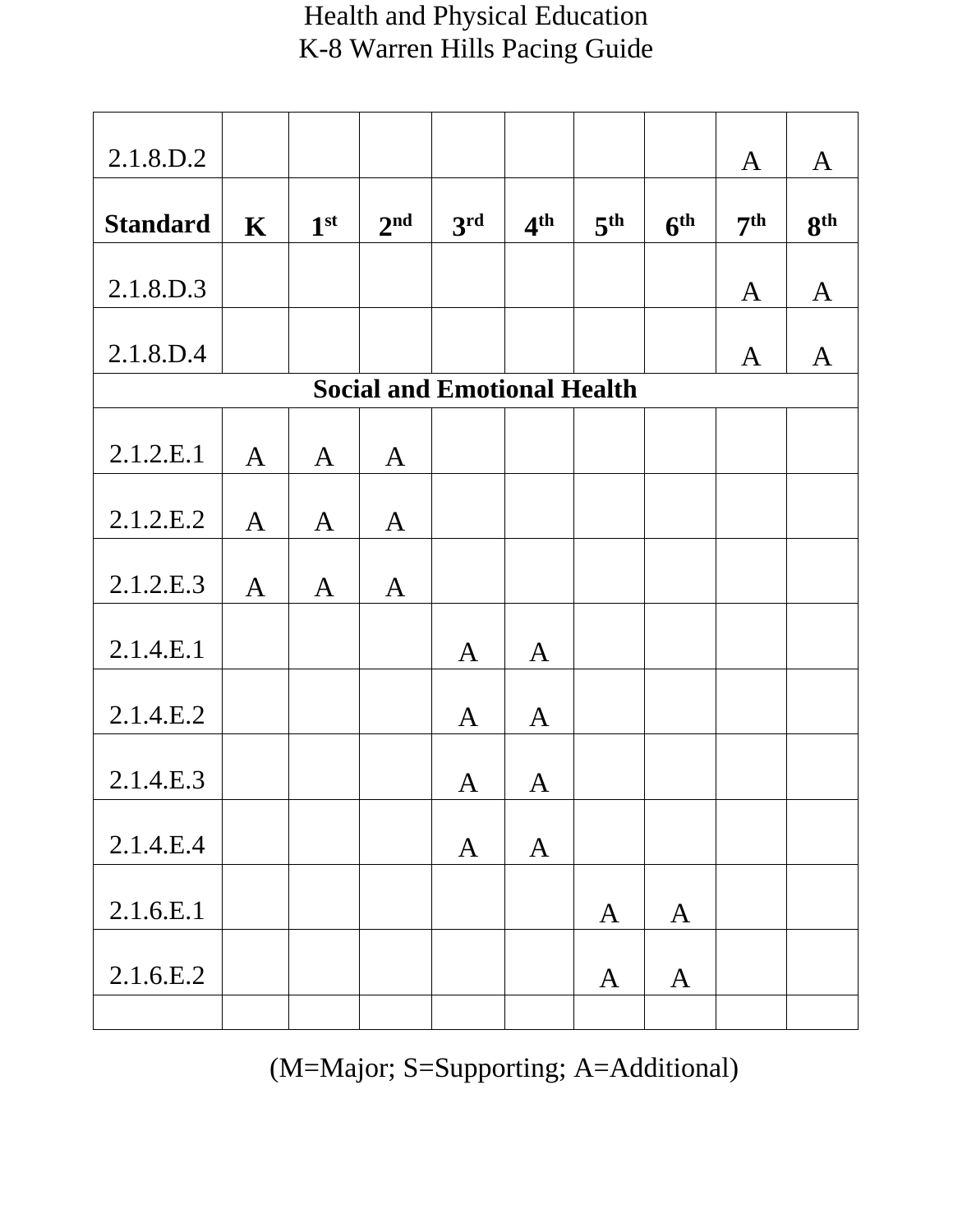| <b>Health and Physical Education</b> |
|--------------------------------------|
| K-8 Warren Hills Pacing Guide        |

| 2.1.6.E.3       |              |                 |                 |                                    |                 | $\mathbf{A}$    | $\mathbf{A}$    |                 |                 |
|-----------------|--------------|-----------------|-----------------|------------------------------------|-----------------|-----------------|-----------------|-----------------|-----------------|
| <b>Standard</b> | $\mathbf K$  | 1 <sup>st</sup> | 2 <sup>nd</sup> | 3rd                                | 4 <sup>th</sup> | 5 <sup>th</sup> | 6 <sup>th</sup> | 7 <sup>th</sup> | 8 <sup>th</sup> |
| 2.1.6.E.4       |              |                 |                 |                                    |                 | A               | $\mathbf{A}$    |                 |                 |
| 2.1.8.E.1       |              |                 |                 |                                    |                 |                 |                 | $\mathbf{A}$    | $\mathbf{A}$    |
| 2.1.8.E.2       |              |                 |                 |                                    |                 |                 |                 | A               | $\mathbf{A}$    |
| 2.1.8.E.3       |              |                 |                 |                                    |                 |                 |                 | $\mathbf{A}$    | $\mathbf{A}$    |
| 2.1.8.E.4       |              |                 |                 |                                    |                 |                 |                 | A               | A               |
|                 |              |                 |                 | <b>Interpersonal Communication</b> |                 |                 |                 |                 |                 |
| 2.2.2.A.1       | $\mathbf{A}$ | $\mathbf{A}$    | $\mathbf{A}$    |                                    |                 |                 |                 |                 |                 |
| 2.2.4.A.1       |              |                 |                 | A                                  | $\mathbf{A}$    |                 |                 |                 |                 |
| 2.2.4.A.2       |              |                 |                 | $\mathbf{A}$                       | $\mathbf{A}$    |                 |                 |                 |                 |
| 2.2.6.A.1       |              |                 |                 |                                    |                 | $\mathbf{A}$    | $\mathbf{A}$    |                 |                 |
| 2.2.6.A.2       |              |                 |                 |                                    |                 | $\mathbf{A}$    | $\mathbf{A}$    |                 |                 |
| 2.2.8.A.1       |              |                 |                 |                                    |                 |                 |                 | A               | $\mathbf{A}$    |
|                 |              |                 |                 |                                    |                 |                 |                 |                 |                 |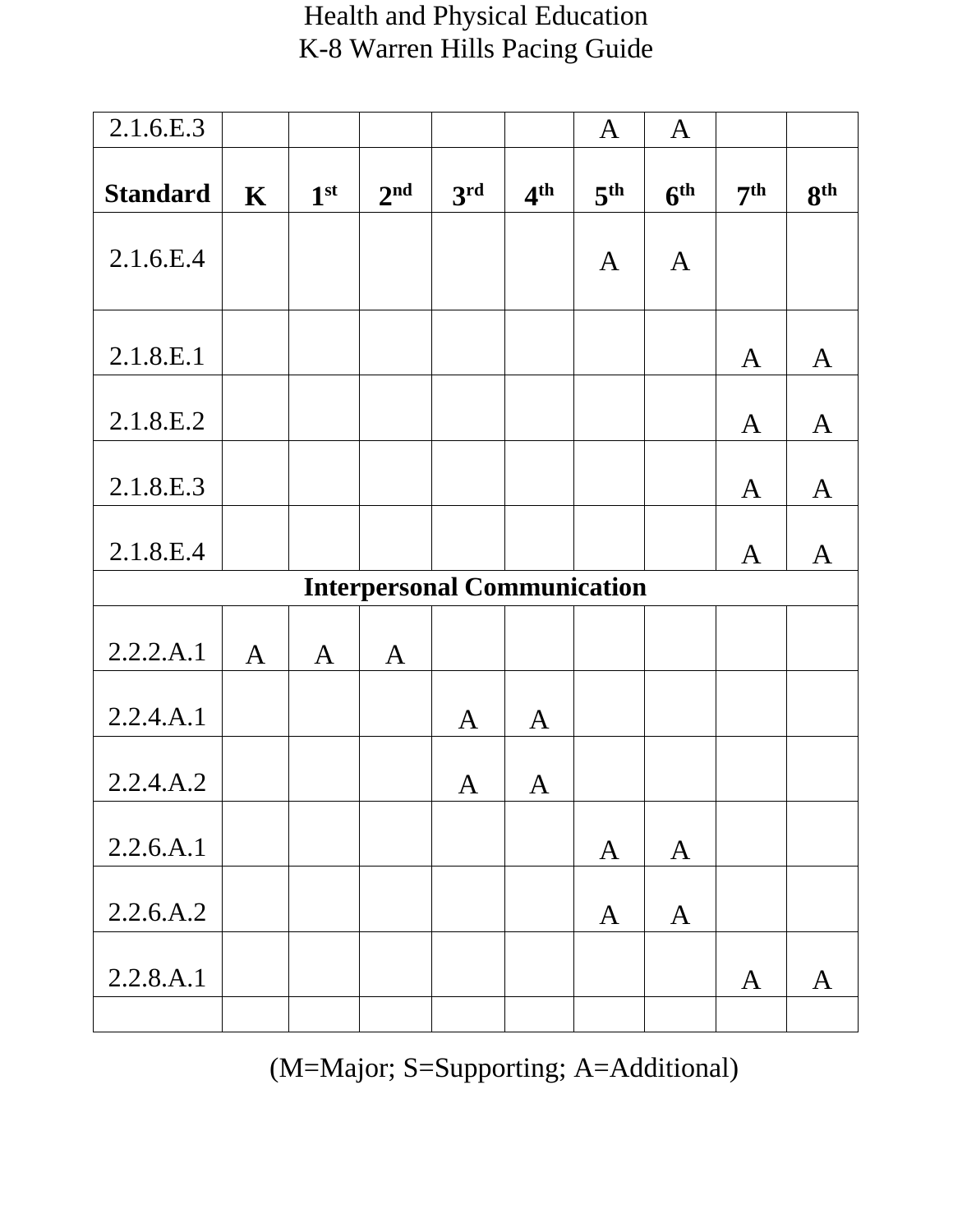| 2.2.8.A.2       |              |                 |                                         |              |                 |                 |                 | $\mathbf{A}$    | $\mathbf{A}$    |
|-----------------|--------------|-----------------|-----------------------------------------|--------------|-----------------|-----------------|-----------------|-----------------|-----------------|
|                 |              |                 |                                         |              |                 |                 |                 |                 |                 |
| <b>Standard</b> | $\mathbf K$  | 1 <sup>st</sup> | 2 <sup>nd</sup>                         | 3rd          | 4 <sup>th</sup> | 5 <sup>th</sup> | 6 <sup>th</sup> | 7 <sup>th</sup> | 8 <sup>th</sup> |
|                 |              |                 | <b>Decision-Making and Goal Setting</b> |              |                 |                 |                 |                 |                 |
| 2.2.2.B.1       | $\mathbf{A}$ | $\mathbf{A}$    | $\mathbf{A}$                            |              |                 |                 |                 |                 |                 |
| 2.2.2.B.2       | $\mathbf{A}$ | $\mathbf{A}$    | $\mathbf{A}$                            |              |                 |                 |                 |                 |                 |
| 2.2.2.B.3       | $\mathbf{A}$ | $\mathbf{A}$    | $\mathbf{A}$                            |              |                 |                 |                 |                 |                 |
| 2.2.2.B.4       | $\mathbf{A}$ | $\mathbf{A}$    | $\mathbf{A}$                            |              |                 |                 |                 |                 |                 |
| 2.2.4.B.1       |              |                 |                                         | $\mathbf{A}$ | $\mathbf{A}$    |                 |                 |                 |                 |
| 2.2.4.B.2       |              |                 |                                         | S            | S               |                 |                 |                 |                 |
| 2.2.4.B.3       |              |                 |                                         | $\mathbf{A}$ | $\mathbf{A}$    |                 |                 |                 |                 |
| 2.2.4.B.4       |              |                 |                                         | A            | A               |                 |                 |                 |                 |
| 2.2.6.B.1       |              |                 |                                         |              |                 | $\mathbf{A}$    | $\mathbf{A}$    |                 |                 |
| 2.2.6.B.2       |              |                 |                                         |              |                 | $\mathbf{A}$    | $\mathbf{A}$    |                 |                 |
| 2.2.6.B.3       |              |                 |                                         |              |                 | $\mathbf{A}$    | $\mathbf{A}$    |                 |                 |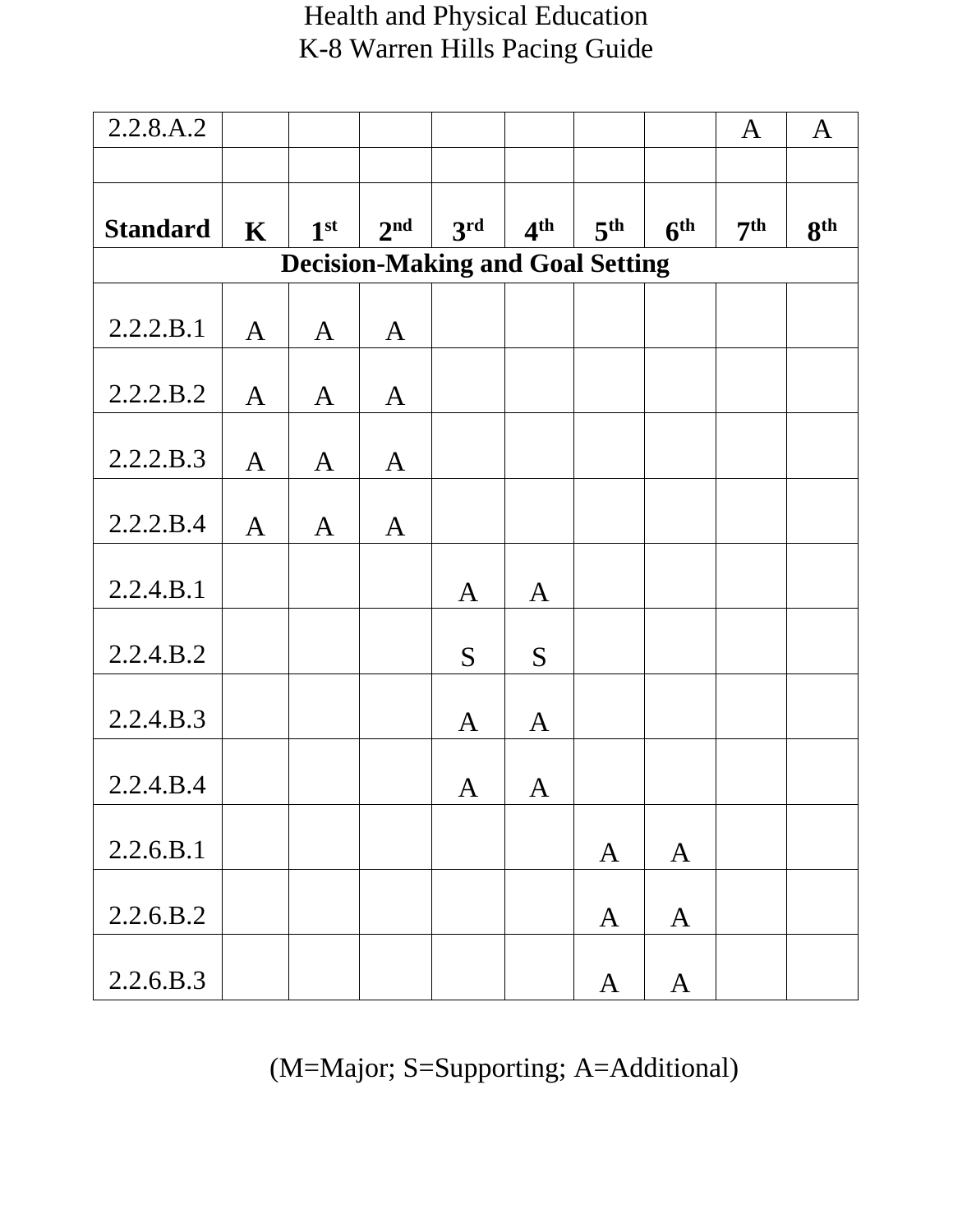| 2.2.6.B.4       |              |                 |                 |                              |                 | S               | S               |                 |                 |
|-----------------|--------------|-----------------|-----------------|------------------------------|-----------------|-----------------|-----------------|-----------------|-----------------|
|                 |              |                 |                 |                              |                 |                 |                 |                 |                 |
| <b>Standard</b> | $\mathbf K$  | 1 <sup>st</sup> | 2 <sup>nd</sup> | 3 <sup>rd</sup>              | 4 <sup>th</sup> | 5 <sup>th</sup> | 6 <sup>th</sup> | 7 <sup>th</sup> | 8 <sup>th</sup> |
| 2.2.8.B.1       |              |                 |                 |                              |                 |                 |                 | $\mathbf{A}$    | $\mathbf{A}$    |
| 2.2.8.B.2       |              |                 |                 |                              |                 |                 |                 | S               | S               |
| 2.2.8.B.3       |              |                 |                 |                              |                 |                 |                 | S               | S               |
|                 |              |                 |                 | <b>Character Development</b> |                 |                 |                 |                 |                 |
| 2.2.2.C.1       | $\mathbf{A}$ | $\mathbf{A}$    | $\mathbf{A}$    |                              |                 |                 |                 |                 |                 |
| 2.2.2.C.2       | $\mathbf{A}$ | $\mathbf{A}$    | $\mathbf{A}$    |                              |                 |                 |                 |                 |                 |
| 2.2.4.C.1       |              |                 |                 | $\mathbf{A}$                 | $\mathbf{A}$    |                 |                 |                 |                 |
| 2.2.4.C.2       |              |                 |                 | $\mathbf{A}$                 | $\mathbf{A}$    |                 |                 |                 |                 |
| 2.2.4.C.3       |              |                 |                 | $\mathbf{A}$                 | $\mathbf{A}$    |                 |                 |                 |                 |
| 2.2.6.C.1       |              |                 |                 |                              |                 | $\mathbf{A}$    | $\mathbf{A}$    |                 |                 |
| 2.2.6.C.2       |              |                 |                 |                              |                 | $\mathbf{A}$    | $\mathbf{A}$    |                 |                 |
| 2.2.6.C.3       |              |                 |                 |                              |                 | $\mathbf{A}$    | $\mathbf{A}$    |                 |                 |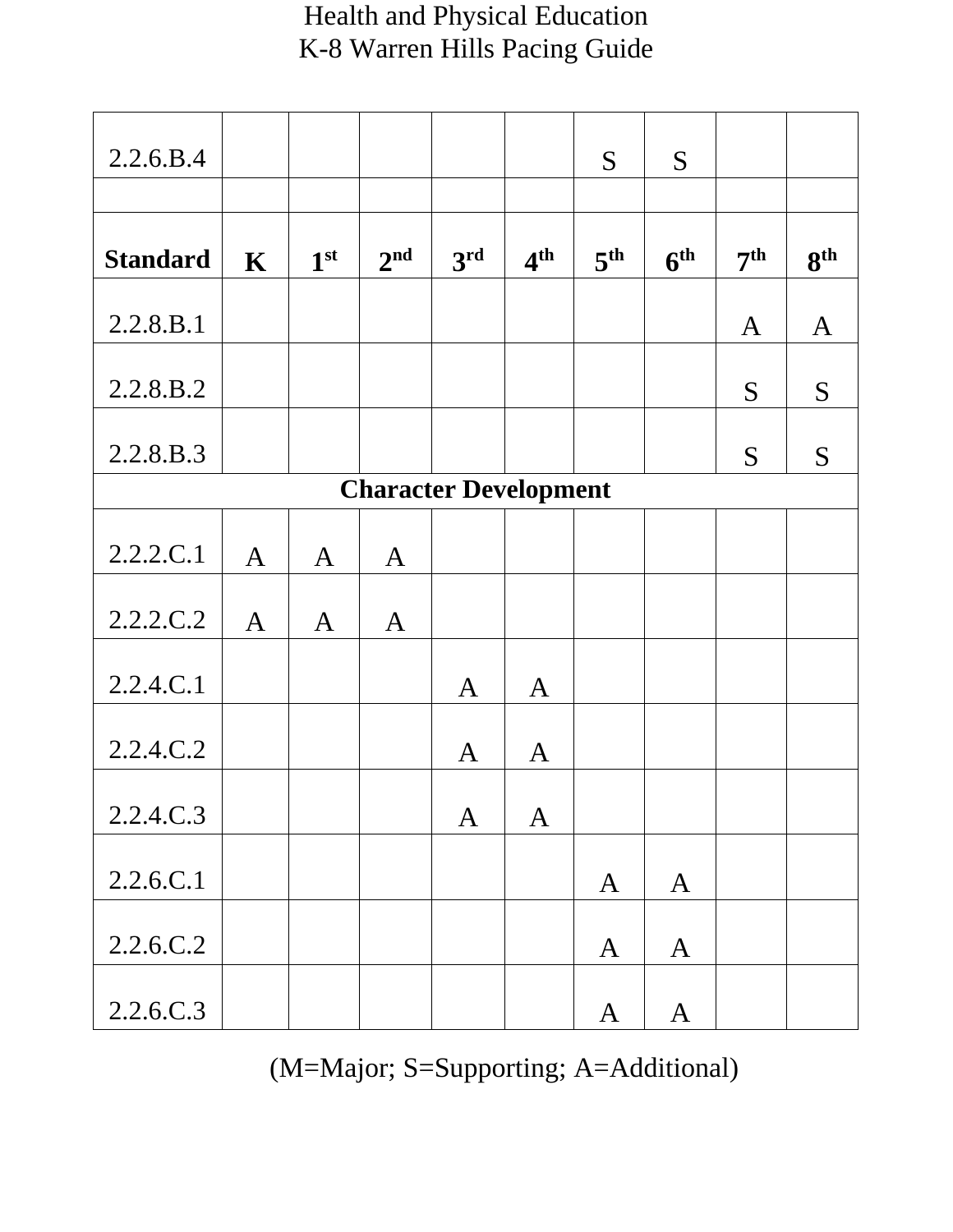| 2.2.8.C.1       |              |                 |                 |                                        |                 |                 |                 | A               | $\mathbf{A}$    |
|-----------------|--------------|-----------------|-----------------|----------------------------------------|-----------------|-----------------|-----------------|-----------------|-----------------|
|                 |              |                 |                 |                                        |                 |                 |                 |                 |                 |
| <b>Standard</b> | $\mathbf K$  | 1 <sup>st</sup> | 2 <sup>nd</sup> | 3rd                                    | 4 <sup>th</sup> | 5 <sup>th</sup> | 6 <sup>th</sup> | 7 <sup>th</sup> | 8 <sup>th</sup> |
| 2.2.8.C.2       |              |                 |                 |                                        |                 |                 |                 | $\mathbf{A}$    | $\mathbf{A}$    |
| 2.2.8.C.3       |              |                 |                 |                                        |                 |                 |                 | A               | $\mathbf{A}$    |
|                 |              |                 |                 | <b>Advocacy and Service</b>            |                 |                 |                 |                 |                 |
| 2.2.2.D.1       | $\mathbf{A}$ | $\mathbf{A}$    | $\mathbf{A}$    |                                        |                 |                 |                 |                 |                 |
| 2.2.4.D.1       |              |                 |                 | $\mathbf{A}$                           | $\mathbf{A}$    |                 |                 |                 |                 |
| 2.2.6.D.1       |              |                 |                 |                                        |                 | $\mathbf{A}$    | $\mathbf{A}$    |                 |                 |
| 2.2.6.D.2       |              |                 |                 |                                        |                 | $\mathbf{A}$    | $\mathbf{A}$    |                 |                 |
| 2.2.8.D.1       |              |                 |                 |                                        |                 |                 |                 | A               | A               |
| 2.2.8.D.2       |              |                 |                 |                                        |                 |                 |                 | A               | A               |
|                 |              |                 |                 | <b>Health Services and Information</b> |                 |                 |                 |                 |                 |
| 2.2.P.E.1       | $\mathbf{A}$ |                 |                 |                                        |                 |                 |                 |                 |                 |
| 2.2.2.E.1       | $\mathbf{A}$ | $\bf{A}$        | A               |                                        |                 |                 |                 |                 |                 |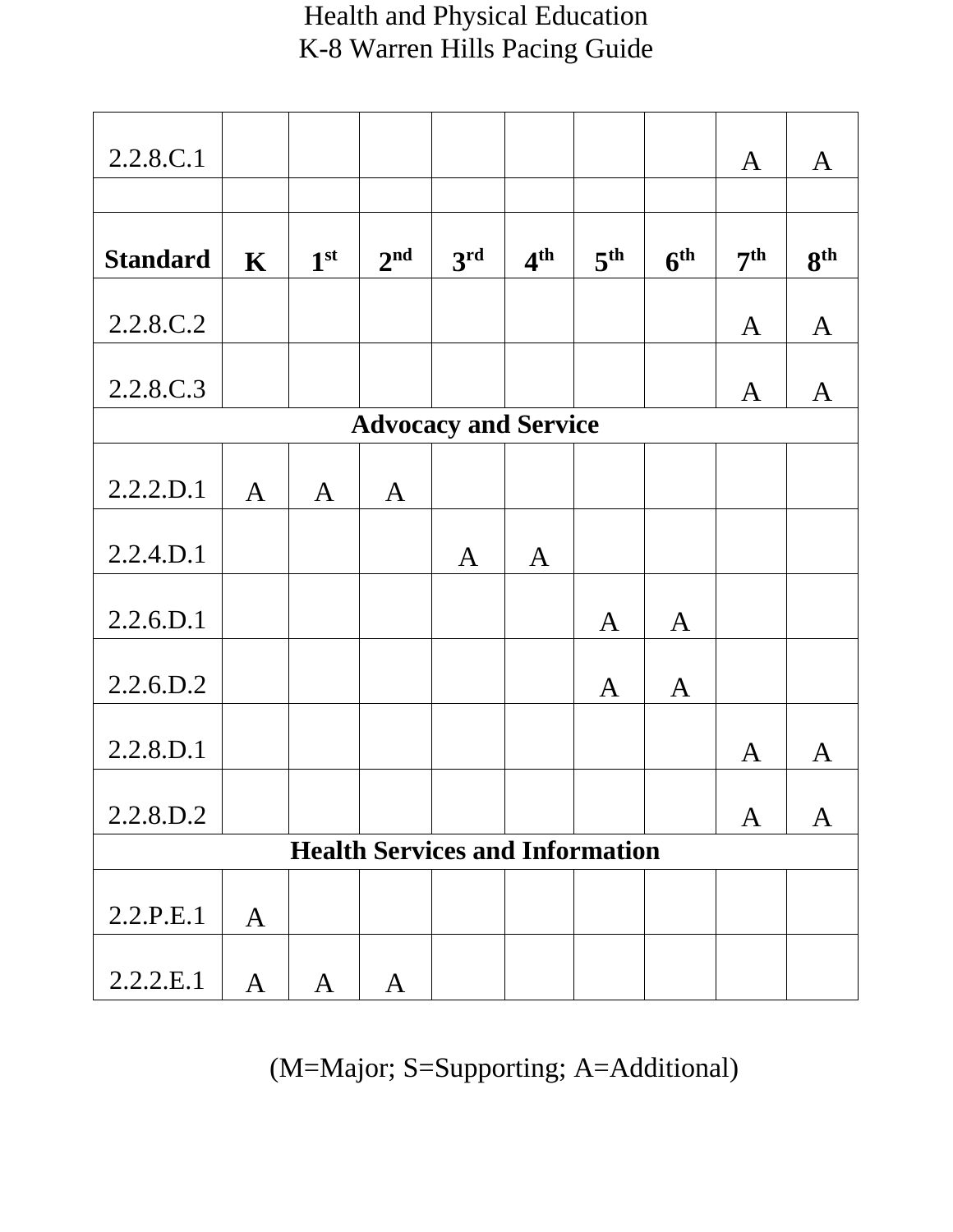| 2.2.4.E.1       |              |                 |                 | $\mathbf{A}$     | $\mathbf{A}$    |                 |                 |                 |                 |
|-----------------|--------------|-----------------|-----------------|------------------|-----------------|-----------------|-----------------|-----------------|-----------------|
| 2.2.4.E.2       |              |                 |                 | $\mathbf{A}$     | $\mathbf{A}$    |                 |                 |                 |                 |
| <b>Standard</b> | $\mathbf K$  | 1 <sup>st</sup> | 2 <sup>nd</sup> | 3 <sup>rd</sup>  | 4 <sup>th</sup> | 5 <sup>th</sup> | 6 <sup>th</sup> | 7 <sup>th</sup> | 8 <sup>th</sup> |
| 2.2.6.E.1       |              |                 |                 |                  |                 | $\mathbf{A}$    | $\mathbf{A}$    |                 |                 |
| 2.2.6.E.2       |              |                 |                 |                  |                 | $\mathbf{A}$    | $\mathbf{A}$    |                 |                 |
| 2.2.8.E.1       |              |                 |                 |                  |                 |                 |                 | $\mathbf{A}$    | $\mathbf{A}$    |
| 2.2.8.E.2       |              |                 |                 |                  |                 |                 |                 | $\mathbf{A}$    | $\mathbf{A}$    |
|                 |              |                 |                 | <b>Medicines</b> |                 |                 |                 |                 |                 |
| 2.3.2.A.1       | $\mathbf{A}$ | $\mathbf{A}$    | $\mathbf{A}$    |                  |                 |                 |                 |                 |                 |
| 2.3.2.A.2       | $\mathbf{A}$ | A               | $\mathbf{A}$    |                  |                 |                 |                 |                 |                 |
| 2.3.4.A.1       |              |                 |                 | $\mathbf{A}$     | $\mathbf{A}$    |                 |                 |                 |                 |
| 2.3.4.A.2       |              |                 |                 | $\mathbf{A}$     | $\mathbf{A}$    |                 |                 |                 |                 |
| 2.3.6.A.1       |              |                 |                 |                  |                 | $\mathbf{A}$    | $\mathbf{A}$    |                 |                 |
| 2.3.6.A.2       |              |                 |                 |                  |                 | $\mathbf{A}$    | $\mathbf{A}$    |                 |                 |
|                 |              |                 |                 |                  |                 |                 |                 |                 |                 |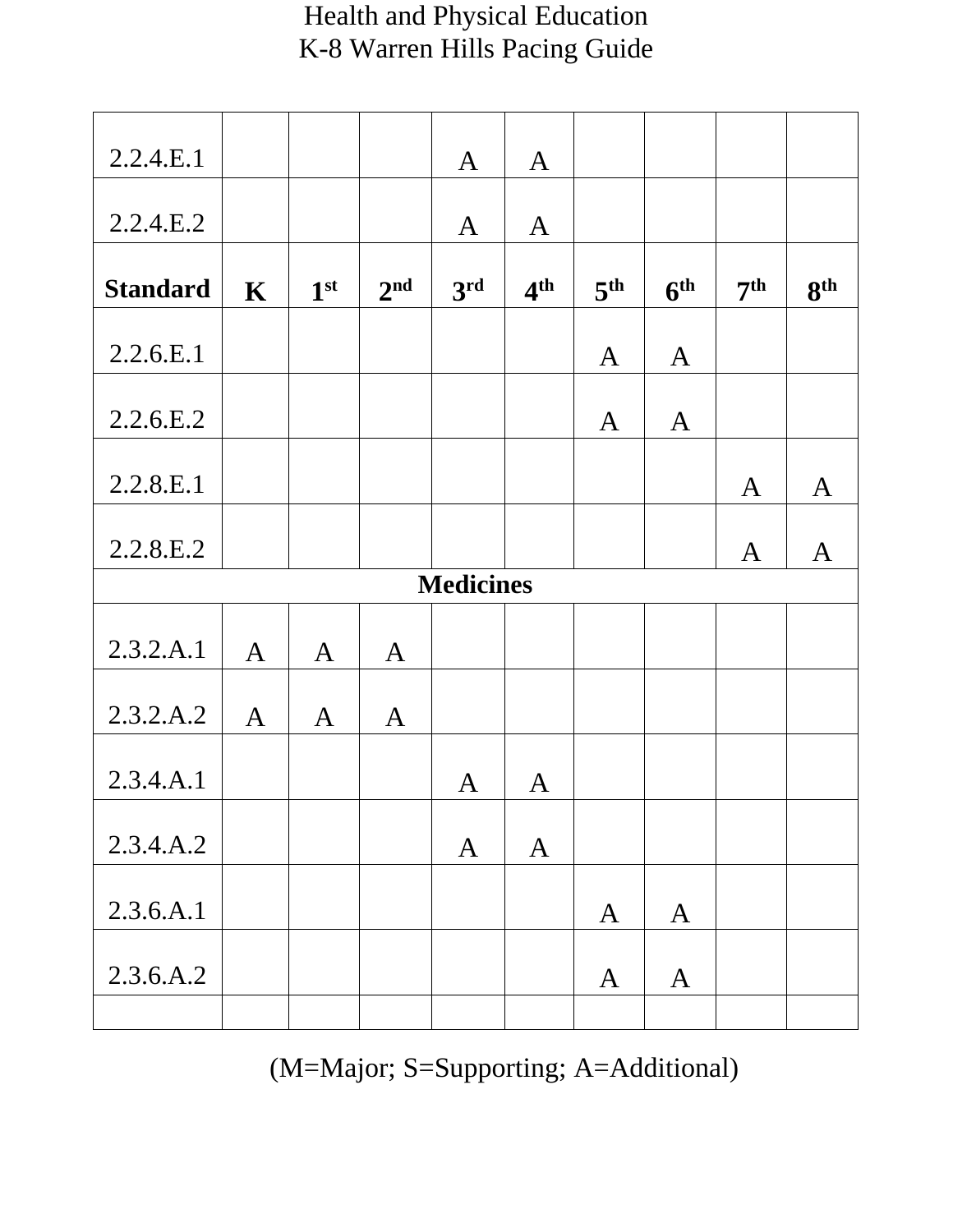| 2.3.8.A.1       |              |                 |                 |                                          |                 |                 |                 | $\mathbf{A}$    | $\mathbf{A}$    |
|-----------------|--------------|-----------------|-----------------|------------------------------------------|-----------------|-----------------|-----------------|-----------------|-----------------|
| 2.3.8.A.2       |              |                 |                 |                                          |                 |                 |                 | A               | $\mathbf{A}$    |
|                 |              |                 |                 |                                          |                 |                 |                 |                 |                 |
| <b>Standard</b> | $\mathbf K$  | 1 <sup>st</sup> | 2 <sup>nd</sup> | 3rd                                      | 4 <sup>th</sup> | 5 <sup>th</sup> | 6 <sup>th</sup> | 7 <sup>th</sup> | 8 <sup>th</sup> |
|                 |              |                 |                 | <b>Alcohol, Tobacco, and Other Drugs</b> |                 |                 |                 |                 |                 |
| 2.3.2.B.1       | $\mathbf{A}$ | $\mathbf{A}$    | $\mathbf{A}$    |                                          |                 |                 |                 |                 |                 |
| 2.3.2.B.2       | $\mathbf{A}$ | $\mathbf{A}$    | $\mathbf{A}$    |                                          |                 |                 |                 |                 |                 |
| 2.3.2.B.3       | $\mathbf{A}$ | $\mathbf{A}$    | $\mathbf{A}$    |                                          |                 |                 |                 |                 |                 |
| 2.3.2.B.4       | $\mathbf{A}$ | $\mathbf{A}$    | $\mathbf{A}$    |                                          |                 |                 |                 |                 |                 |
| 2.3.2.B.5       | $\mathbf{A}$ | $\mathbf{A}$    | $\mathbf{A}$    |                                          |                 |                 |                 |                 |                 |
| 2.3.4.B.1       |              |                 |                 | $\mathbf{A}$                             | $\mathbf{A}$    |                 |                 |                 |                 |
| 2.3.4.B.2       |              |                 |                 | A                                        | A               |                 |                 |                 |                 |
| 2.3.4.B.3       |              |                 |                 | $\mathbf{A}$                             | $\mathbf{A}$    |                 |                 |                 |                 |
| 2.3.4.B.4       |              |                 |                 | $\mathbf{A}$                             | $\mathbf{A}$    |                 |                 |                 |                 |
| 2.3.4.B.5       |              |                 |                 | $\mathbf{A}$                             | $\mathbf{A}$    |                 |                 |                 |                 |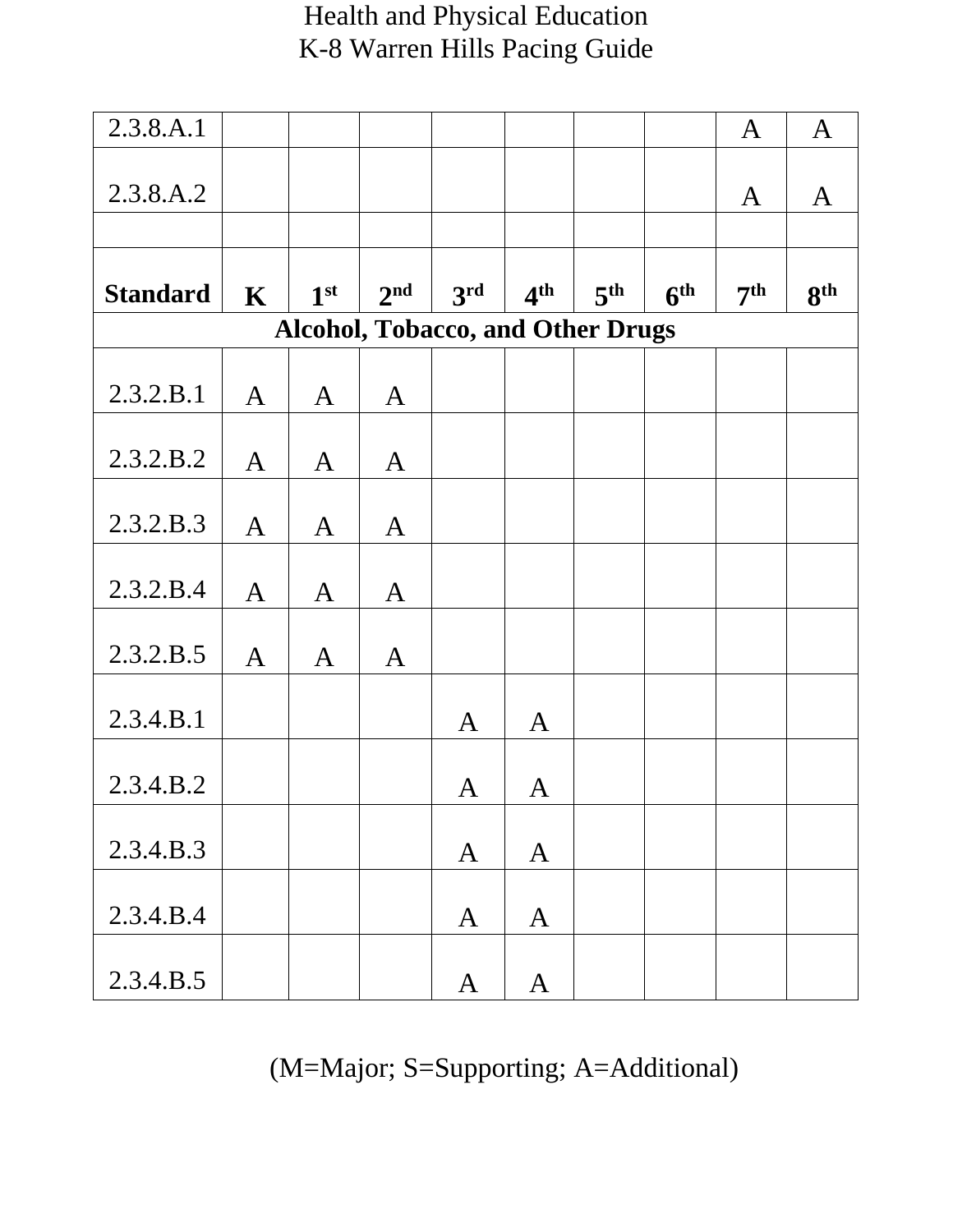| 2.3.6.B.1       |             |                 |                 |                 |                 | $\mathbf{A}$    | $\mathbf{A}$    |                 |                 |
|-----------------|-------------|-----------------|-----------------|-----------------|-----------------|-----------------|-----------------|-----------------|-----------------|
| 2.3.6.B.2       |             |                 |                 |                 |                 | A               | $\mathbf{A}$    |                 |                 |
|                 |             |                 |                 |                 |                 |                 |                 |                 |                 |
| <b>Standard</b> | $\mathbf K$ | 1 <sup>st</sup> | 2 <sup>nd</sup> | 3 <sup>rd</sup> | 4 <sup>th</sup> | 5 <sup>th</sup> | 6 <sup>th</sup> | 7 <sup>th</sup> | 8 <sup>th</sup> |
| 2.3.6.B.3       |             |                 |                 |                 |                 | $\mathbf{A}$    | $\mathbf{A}$    |                 |                 |
| 2.3.6.B.4       |             |                 |                 |                 |                 | $\mathbf{A}$    | $\mathbf{A}$    |                 |                 |
| 2.3.6.B.5       |             |                 |                 |                 |                 | $\mathbf{A}$    | $\mathbf{A}$    |                 |                 |
| 2.3.6.B.6       |             |                 |                 |                 |                 | $\mathbf{A}$    | $\mathbf{A}$    |                 |                 |
| 2.3.6.B.7       |             |                 |                 |                 |                 | $\mathbf{A}$    | $\mathbf{A}$    |                 |                 |
| 2.3.8.B.1       |             |                 |                 |                 |                 |                 |                 | $\mathbf{A}$    | $\overline{A}$  |
| 2.3.8.B.2       |             |                 |                 |                 |                 |                 |                 | A               | A               |
| 2.3.8.B.3       |             |                 |                 |                 |                 |                 |                 | $\mathbf{A}$    | $\mathbf{A}$    |
| 2.3.8.B.4       |             |                 |                 |                 |                 |                 |                 | $\mathbf{A}$    | $\mathbf{A}$    |
| 2.3.8.B.5       |             |                 |                 |                 |                 |                 |                 | A               | $\mathbf{A}$    |
|                 |             |                 |                 |                 |                 |                 |                 |                 |                 |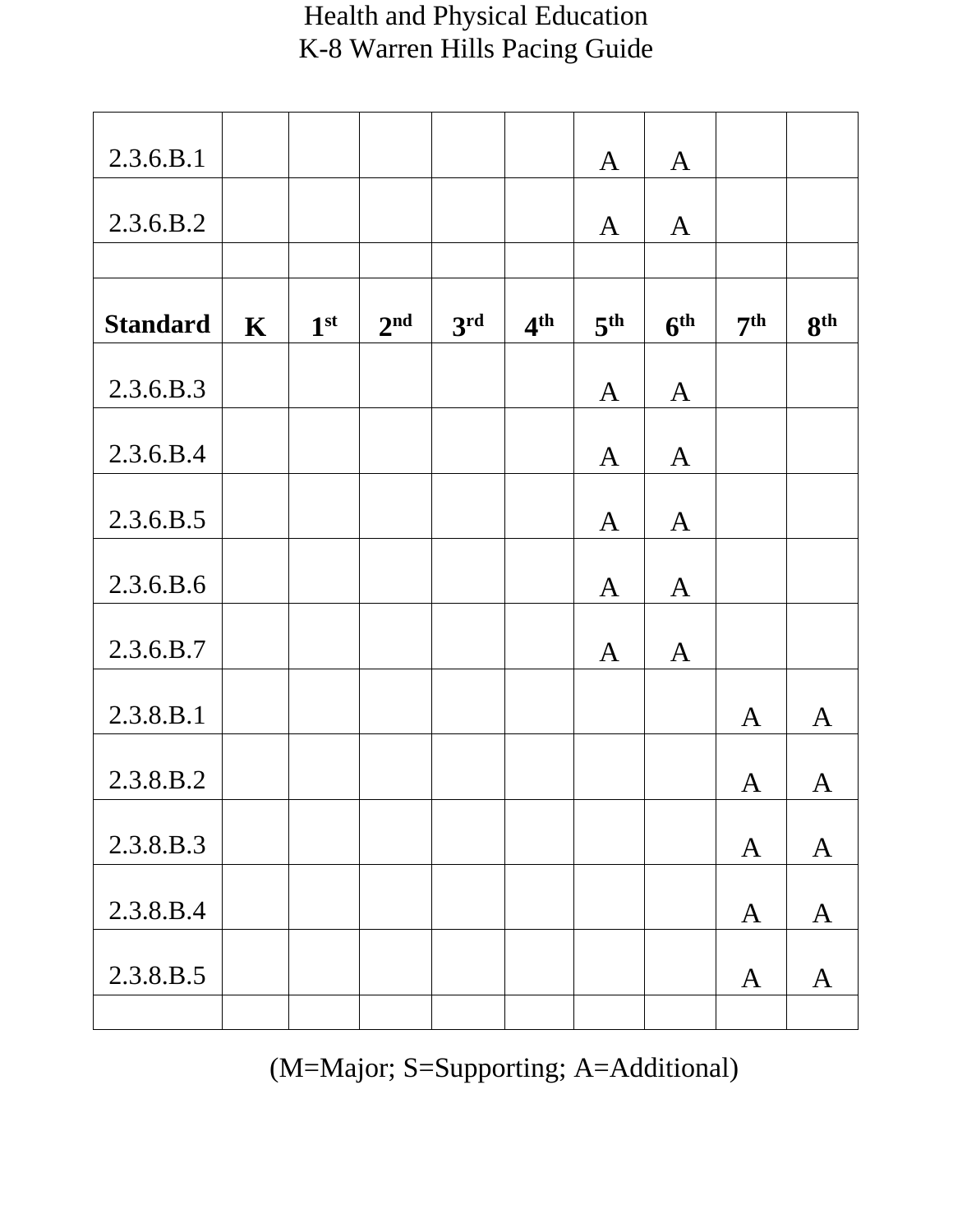| 2.3.8.B.6       |              |                 |                 |                                           |                 |                 |                 | $\mathbf{A}$    | $\mathbf{A}$    |
|-----------------|--------------|-----------------|-----------------|-------------------------------------------|-----------------|-----------------|-----------------|-----------------|-----------------|
|                 |              |                 |                 |                                           |                 |                 |                 |                 |                 |
| 2.3.8.B.7       |              |                 |                 |                                           |                 |                 |                 | A               | $\mathbf{A}$    |
|                 |              |                 |                 |                                           |                 |                 |                 |                 |                 |
| <b>Standard</b> | $\mathbf K$  | 1 <sup>st</sup> | 2 <sup>nd</sup> | 3rd                                       | 4 <sup>th</sup> | 5 <sup>th</sup> | 6 <sup>th</sup> | 7 <sup>th</sup> | 8 <sup>th</sup> |
| 2.3.8.B.8       |              |                 |                 |                                           |                 |                 |                 | A               | $\mathbf{A}$    |
|                 |              |                 |                 | <b>Dependency/Addiction and Treatment</b> |                 |                 |                 |                 |                 |
|                 |              |                 |                 |                                           |                 |                 |                 |                 |                 |
| 2.3.2.C.1       | $\mathbf{A}$ | $\mathbf{A}$    | $\mathbf{A}$    |                                           |                 |                 |                 |                 |                 |
| 2.3.2.C.2       | $\mathbf{A}$ | $\mathbf{A}$    | $\mathbf{A}$    |                                           |                 |                 |                 |                 |                 |
|                 |              |                 |                 |                                           |                 |                 |                 |                 |                 |
| 2.3.4.C.1       |              |                 |                 | $\mathbf{A}$                              | $\mathbf{A}$    |                 |                 |                 |                 |
|                 |              |                 |                 |                                           |                 |                 |                 |                 |                 |
| 2.3.4.C.2       |              |                 |                 | $\mathbf{A}$                              | $\mathbf{A}$    |                 |                 |                 |                 |
| 2.3.4.C.3       |              |                 |                 | $\mathbf{A}$                              | $\mathbf{A}$    |                 |                 |                 |                 |
| 2.3.6.C.1       |              |                 |                 |                                           |                 | A               | A               |                 |                 |
|                 |              |                 |                 |                                           |                 |                 |                 |                 |                 |
| 2.3.6.C.2       |              |                 |                 |                                           |                 | $\mathbf{A}$    | $\mathbf{A}$    |                 |                 |
| 2.3.6.C.3       |              |                 |                 |                                           |                 | $\mathbf{A}$    | $\mathbf{A}$    |                 |                 |
|                 |              |                 |                 |                                           |                 |                 |                 |                 |                 |
| 2.3.6.C.4       |              |                 |                 |                                           |                 | $\mathbf{A}$    | $\mathbf{A}$    |                 |                 |
|                 |              |                 |                 |                                           |                 |                 |                 |                 |                 |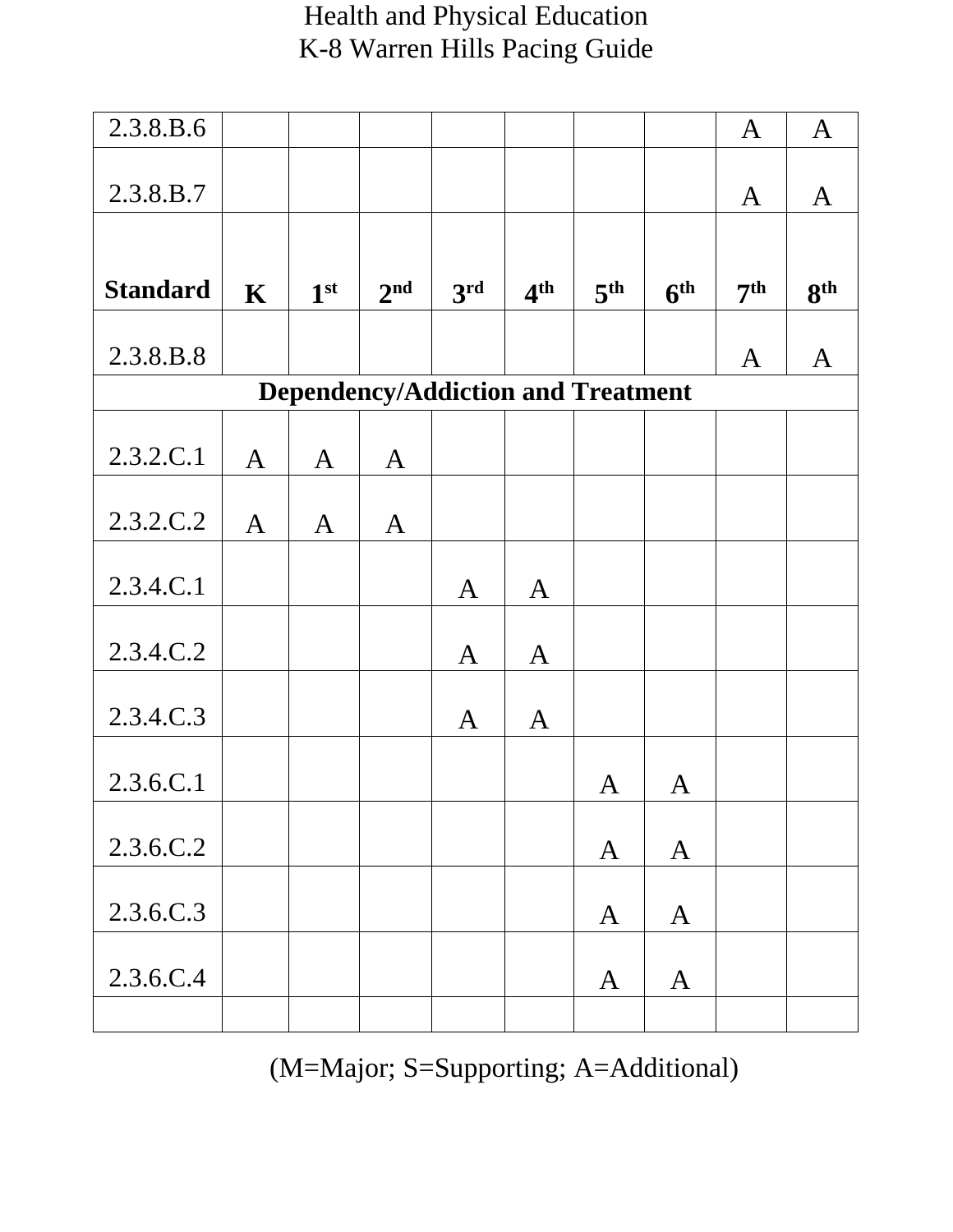| 2.3.8.C.1       |              |                 |                 |                      |                 |                 |                 | $\mathbf{A}$    | $\mathbf{A}$    |
|-----------------|--------------|-----------------|-----------------|----------------------|-----------------|-----------------|-----------------|-----------------|-----------------|
|                 |              |                 |                 |                      |                 |                 |                 |                 |                 |
| 2.3.8.C.2       |              |                 |                 |                      |                 |                 |                 | A               | $\mathbf{A}$    |
|                 |              |                 |                 |                      |                 |                 |                 |                 |                 |
|                 |              |                 |                 |                      |                 |                 |                 |                 |                 |
| <b>Standard</b> | $\mathbf K$  | 1 <sup>st</sup> | 2 <sup>nd</sup> | 3 <sup>rd</sup>      | 4 <sup>th</sup> | 5 <sup>th</sup> | 6 <sup>th</sup> | 7 <sup>th</sup> | 8 <sup>th</sup> |
|                 |              |                 |                 | <b>Relationships</b> |                 |                 |                 |                 |                 |
| 2.4.2.A.1       |              |                 |                 |                      |                 |                 |                 |                 |                 |
|                 | $\mathbf{A}$ | $\mathbf{A}$    | $\mathbf{A}$    |                      |                 |                 |                 |                 |                 |
| 2.4.2.A.2       | $\mathbf{A}$ | $\mathbf{A}$    | $\mathbf{A}$    |                      |                 |                 |                 |                 |                 |
| 2.4.2.A.3       | $\mathbf{A}$ | $\mathbf{A}$    | $\mathbf{A}$    |                      |                 |                 |                 |                 |                 |
|                 |              |                 |                 |                      |                 |                 |                 |                 |                 |
| 2.4.4.A.1       |              |                 |                 | $\mathbf{A}$         | $\mathbf{A}$    |                 |                 |                 |                 |
| 2.4.4.A.2       |              |                 |                 | $\mathbf{A}$         | $\mathbf{A}$    |                 |                 |                 |                 |
|                 |              |                 |                 |                      |                 |                 |                 |                 |                 |
| 2.4.6.A.1       |              |                 |                 |                      |                 | A               | $\mathbf A$     |                 |                 |
| 2.4.6.A.2       |              |                 |                 |                      |                 | $\mathbf{A}$    | $\mathbf{A}$    |                 |                 |
|                 |              |                 |                 |                      |                 |                 |                 |                 |                 |
| 2.4.6.A.3       |              |                 |                 |                      |                 | $\mathbf{A}$    | $\mathbf{A}$    |                 |                 |
| 2.4.6.A.4       |              |                 |                 |                      |                 | $\mathbf{A}$    | $\mathbf{A}$    |                 |                 |
| 2.4.6.A.5       |              |                 |                 |                      |                 |                 |                 |                 |                 |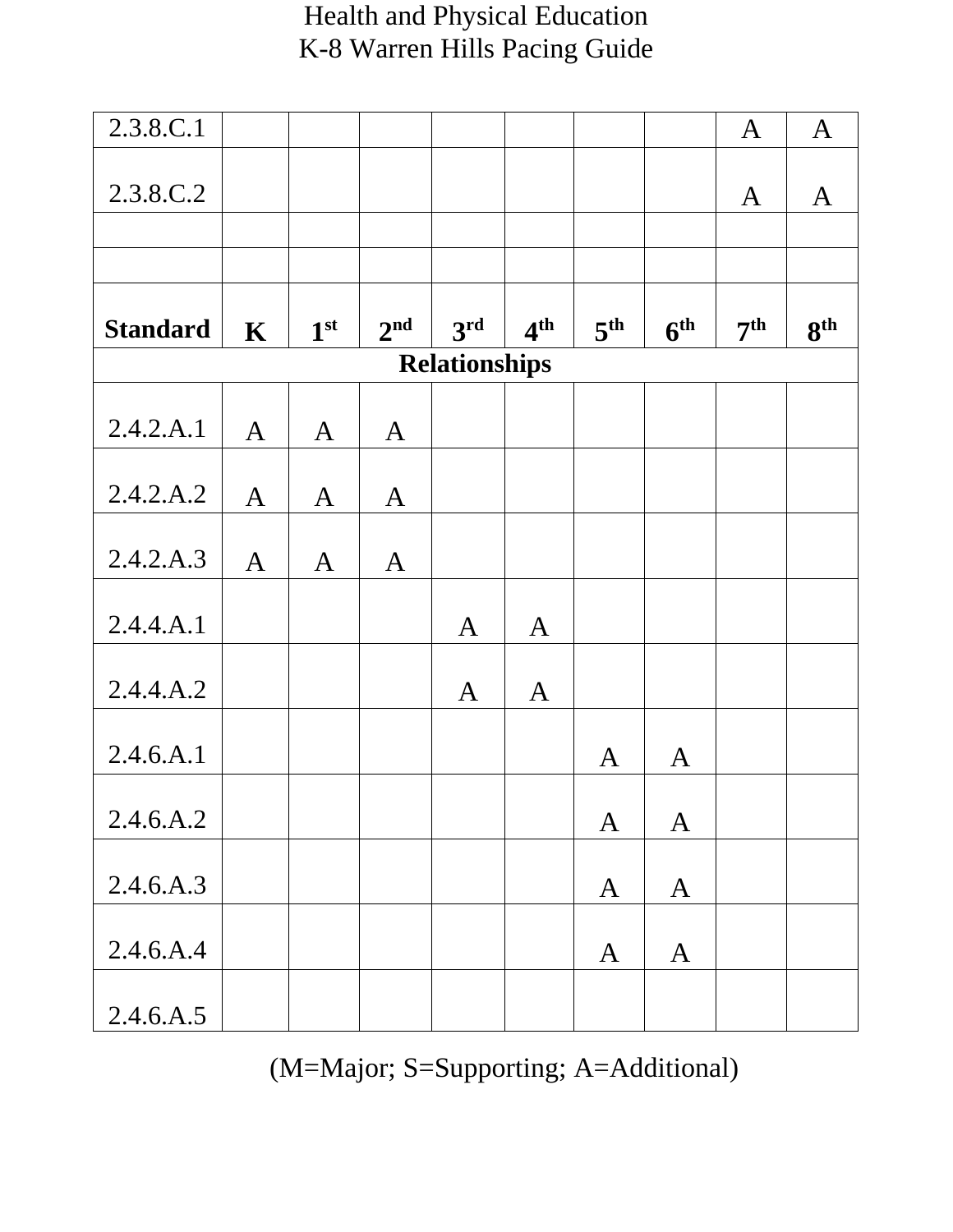|                 |              |                 |                 |                  |                 | $\mathbf{A}$    | $\mathbf{A}$    |                 |                 |
|-----------------|--------------|-----------------|-----------------|------------------|-----------------|-----------------|-----------------|-----------------|-----------------|
|                 |              |                 |                 |                  |                 |                 |                 |                 |                 |
| 2.4.8.A.1       |              |                 |                 |                  |                 |                 |                 | $\mathbf{A}$    | $\mathbf{A}$    |
|                 |              |                 |                 |                  |                 |                 |                 |                 |                 |
| 2.4.8.A.2       |              |                 |                 |                  |                 |                 |                 | $\mathbf{A}$    | $\mathbf{A}$    |
|                 |              |                 |                 |                  |                 |                 |                 |                 |                 |
|                 |              |                 |                 |                  |                 |                 |                 |                 |                 |
| <b>Standard</b> | $\mathbf K$  | 1 <sup>st</sup> | 2 <sup>nd</sup> | 3 <sup>rd</sup>  | 4 <sup>th</sup> | 5 <sup>th</sup> | 6 <sup>th</sup> | 7 <sup>th</sup> | 8 <sup>th</sup> |
|                 |              |                 |                 |                  |                 |                 |                 |                 |                 |
| 2.4.8.A.3       |              |                 |                 |                  |                 |                 |                 |                 |                 |
|                 |              |                 |                 |                  |                 |                 |                 | $\mathbf{A}$    | $\mathbf{A}$    |
|                 |              |                 |                 |                  |                 |                 |                 |                 |                 |
| 2.4.8.A.4       |              |                 |                 |                  |                 |                 |                 | $\mathbf{A}$    | $\mathbf{A}$    |
|                 |              |                 |                 |                  |                 |                 |                 |                 |                 |
| 2.4.8.A.5       |              |                 |                 |                  |                 |                 |                 | $\mathbf{A}$    | $\mathbf{A}$    |
|                 |              |                 |                 |                  |                 |                 |                 |                 |                 |
| 2.4.8.A.6       |              |                 |                 |                  |                 |                 |                 | $\mathbf{A}$    | $\mathbf{A}$    |
|                 |              |                 |                 | <b>Sexuality</b> |                 |                 |                 |                 |                 |
|                 |              |                 |                 |                  |                 |                 |                 |                 |                 |
| 2.4.2.B.1       | $\mathbf{A}$ | $\mathbf{A}$    | $\mathbf{A}$    |                  |                 |                 |                 |                 |                 |
|                 |              |                 |                 |                  |                 |                 |                 |                 |                 |
| 2.4.4.B.1       |              |                 |                 | A                | $\mathbf{A}$    |                 |                 |                 |                 |
|                 |              |                 |                 |                  |                 |                 |                 |                 |                 |
| 2.4.6.B.1       |              |                 |                 |                  |                 | $\mathbf{A}$    | $\mathbf{A}$    |                 |                 |
|                 |              |                 |                 |                  |                 |                 |                 |                 |                 |
| 2.4.6.B.2       |              |                 |                 |                  |                 |                 |                 |                 |                 |
|                 |              |                 |                 |                  |                 | $\mathbf{A}$    | $\mathbf{A}$    |                 |                 |
|                 |              |                 |                 |                  |                 |                 |                 |                 |                 |
| 2.4.6.B.3       |              |                 |                 |                  |                 | $\mathbf{A}$    | $\mathbf{A}$    |                 |                 |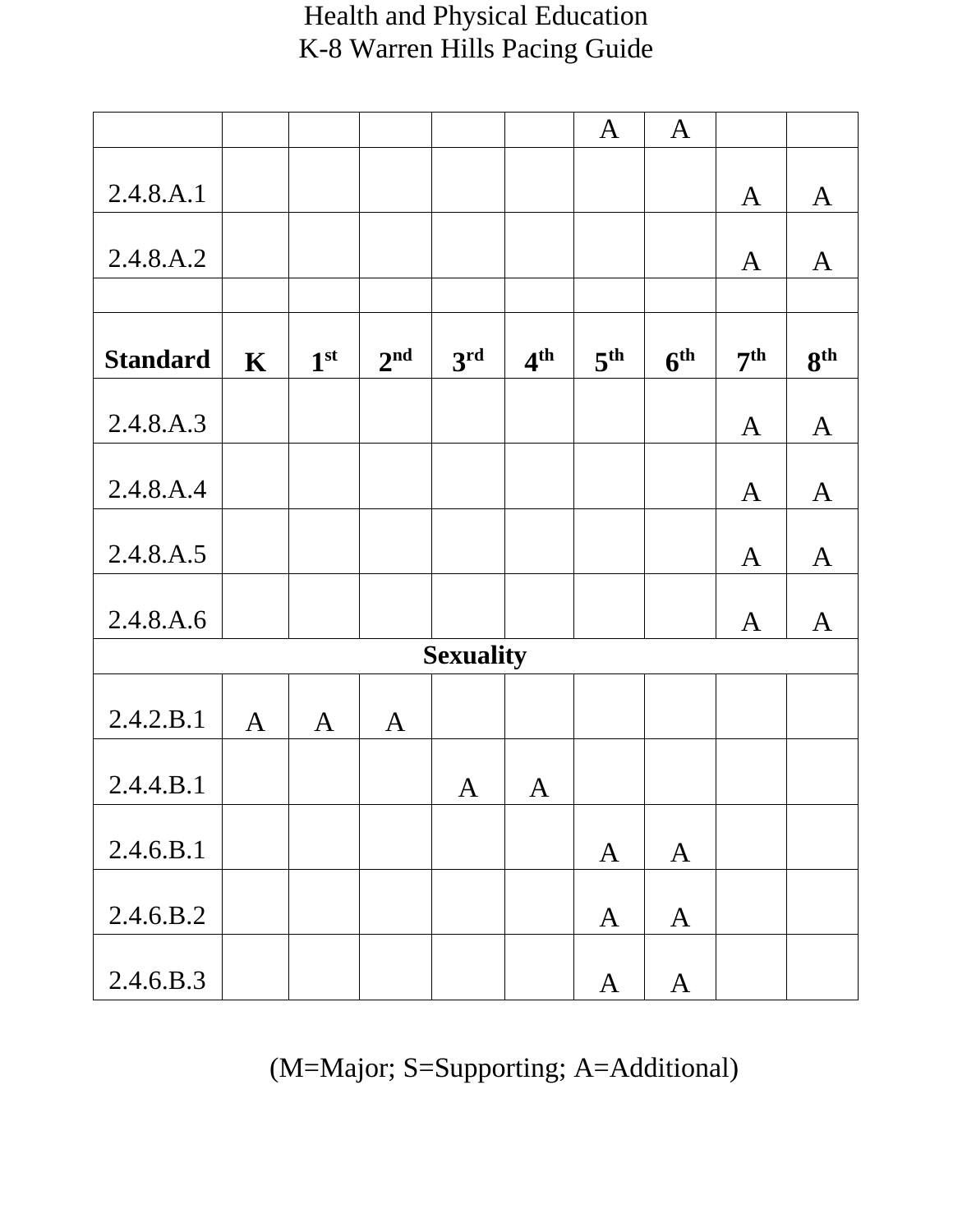| 2.4.6.B.4       |              |                 |                 |                                |                 | $\mathbf{A}$    | $\mathbf{A}$    |                 |                 |
|-----------------|--------------|-----------------|-----------------|--------------------------------|-----------------|-----------------|-----------------|-----------------|-----------------|
|                 |              |                 |                 |                                |                 |                 |                 |                 |                 |
| 2.4.8.B.1       |              |                 |                 |                                |                 |                 |                 | A               | $\mathbf{A}$    |
| 2.4.8.B.2       |              |                 |                 |                                |                 |                 |                 | A               | $\mathbf{A}$    |
|                 |              |                 |                 |                                |                 |                 |                 |                 |                 |
| <b>Standard</b> | $\mathbf K$  | 1 <sup>st</sup> | 2 <sup>nd</sup> | 3rd                            | 4 <sup>th</sup> | 5 <sup>th</sup> | 6 <sup>th</sup> | 7 <sup>th</sup> | 8 <sup>th</sup> |
| 2.4.8.B.3       |              |                 |                 |                                |                 |                 |                 | $\mathbf{A}$    | $\mathbf{A}$    |
| 2.4.8.B.4       |              |                 |                 |                                |                 |                 |                 | $\mathbf{A}$    | $\mathbf{A}$    |
| 2.4.8.B.5       |              |                 |                 |                                |                 |                 |                 | $\mathbf{A}$    | $\mathbf{A}$    |
| 2.4.8.B.6       |              |                 |                 |                                |                 |                 |                 | A               | $\mathbf A$     |
|                 |              |                 |                 | <b>Pregnancy and Parenting</b> |                 |                 |                 |                 |                 |
| 2.4.2.C.1       | $\mathbf{A}$ | $\mathbf{A}$    | $\mathbf{A}$    |                                |                 |                 |                 |                 |                 |
| 2.4.4.C.1       |              |                 |                 | $\mathbf{A}$                   | $\mathbf{A}$    |                 |                 |                 |                 |
| 2.4.4.C.2       |              |                 |                 | $\mathbf{A}$                   | $\mathbf{A}$    |                 |                 |                 |                 |
| 2.4.6.C.1       |              |                 |                 |                                |                 | $\mathbf{A}$    | $\mathbf{A}$    |                 |                 |
| 2.4.6.C.2       |              |                 |                 |                                |                 | $\mathbf{A}$    | $\mathbf{A}$    |                 |                 |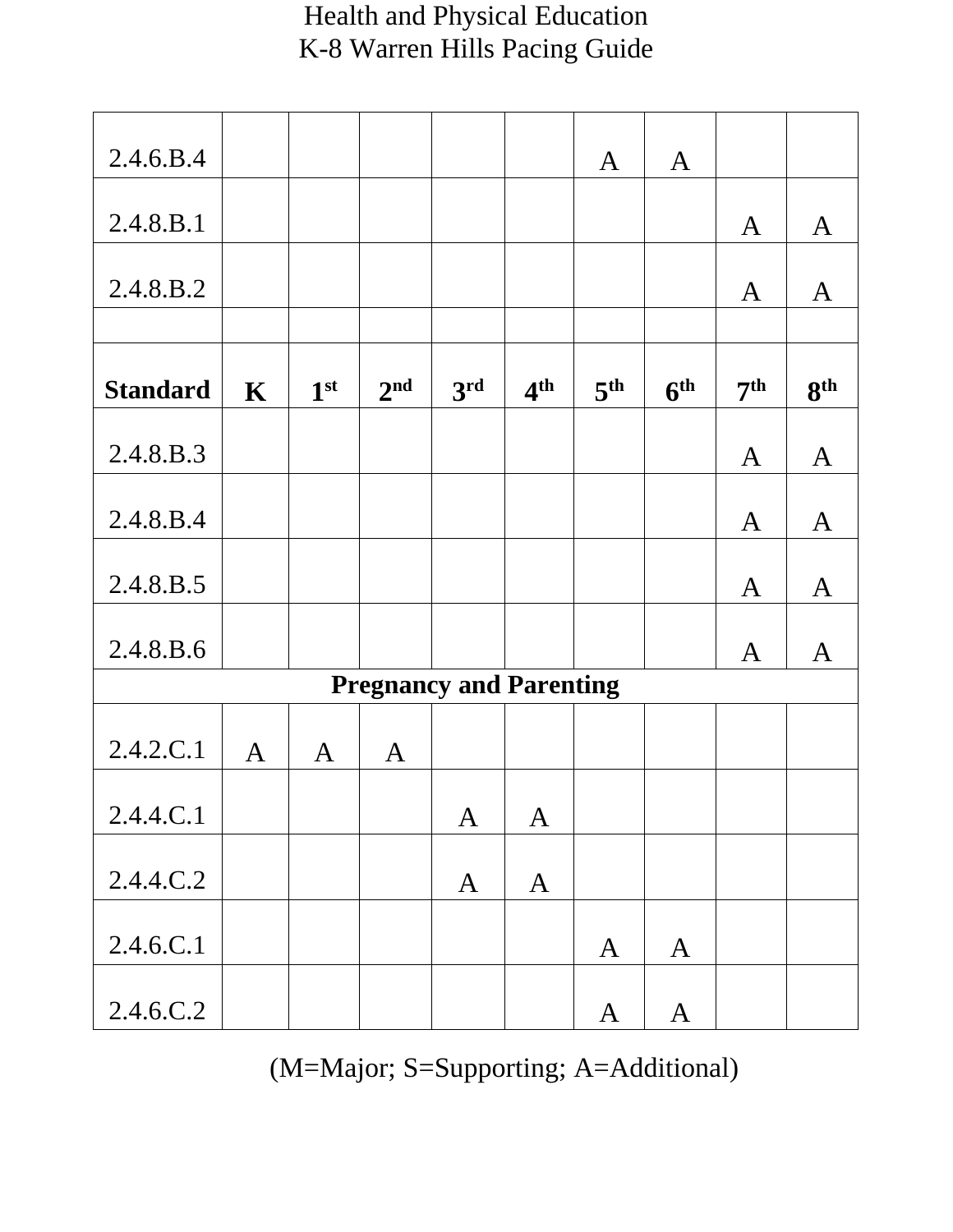| 2.4.6.C.3       |              |                 |                 |                                     |                 |                 |                 |                 |                 |
|-----------------|--------------|-----------------|-----------------|-------------------------------------|-----------------|-----------------|-----------------|-----------------|-----------------|
|                 |              |                 |                 |                                     |                 | A               | $\mathbf{A}$    |                 |                 |
| 2.4.6.C.4       |              |                 |                 |                                     |                 | A               | $\mathbf{A}$    |                 |                 |
| 2.4.8.C.1       |              |                 |                 |                                     |                 |                 |                 | A               | $\mathbf{A}$    |
|                 |              |                 |                 |                                     |                 |                 |                 |                 |                 |
| <b>Standard</b> | $\mathbf K$  | 1 <sup>st</sup> | 2 <sup>nd</sup> | 3rd                                 | 4 <sup>th</sup> | 5 <sup>th</sup> | 6 <sup>th</sup> | 7 <sup>th</sup> | 8 <sup>th</sup> |
| 2.4.8.C.2       |              |                 |                 |                                     |                 |                 |                 | $\mathbf{A}$    | $\mathbf{A}$    |
| 2.4.8.C.3       |              |                 |                 |                                     |                 |                 |                 | $\mathbf{A}$    | $\mathbf{A}$    |
| 2.4.8.C.4       |              |                 |                 |                                     |                 |                 |                 | $\mathbf{A}$    | $\mathbf{A}$    |
| 2.4.8.C.5       |              |                 |                 |                                     |                 |                 |                 | A               | A               |
|                 |              |                 |                 | <b>Movement Skills and Concepts</b> |                 |                 |                 |                 |                 |
| 2.5.P.A.1       | M            |                 |                 |                                     |                 |                 |                 |                 |                 |
| 2.5.P.A.2       | $\mathbf{A}$ |                 |                 |                                     |                 |                 |                 |                 |                 |
| 2.5.P.A.3       | M            |                 |                 |                                     |                 |                 |                 |                 |                 |
| 2.5.2.A.1       | $\mathbf M$  | M               | M               |                                     |                 |                 |                 |                 |                 |
| 2.5.2.A.2       | M            | M               | M               |                                     |                 |                 |                 |                 |                 |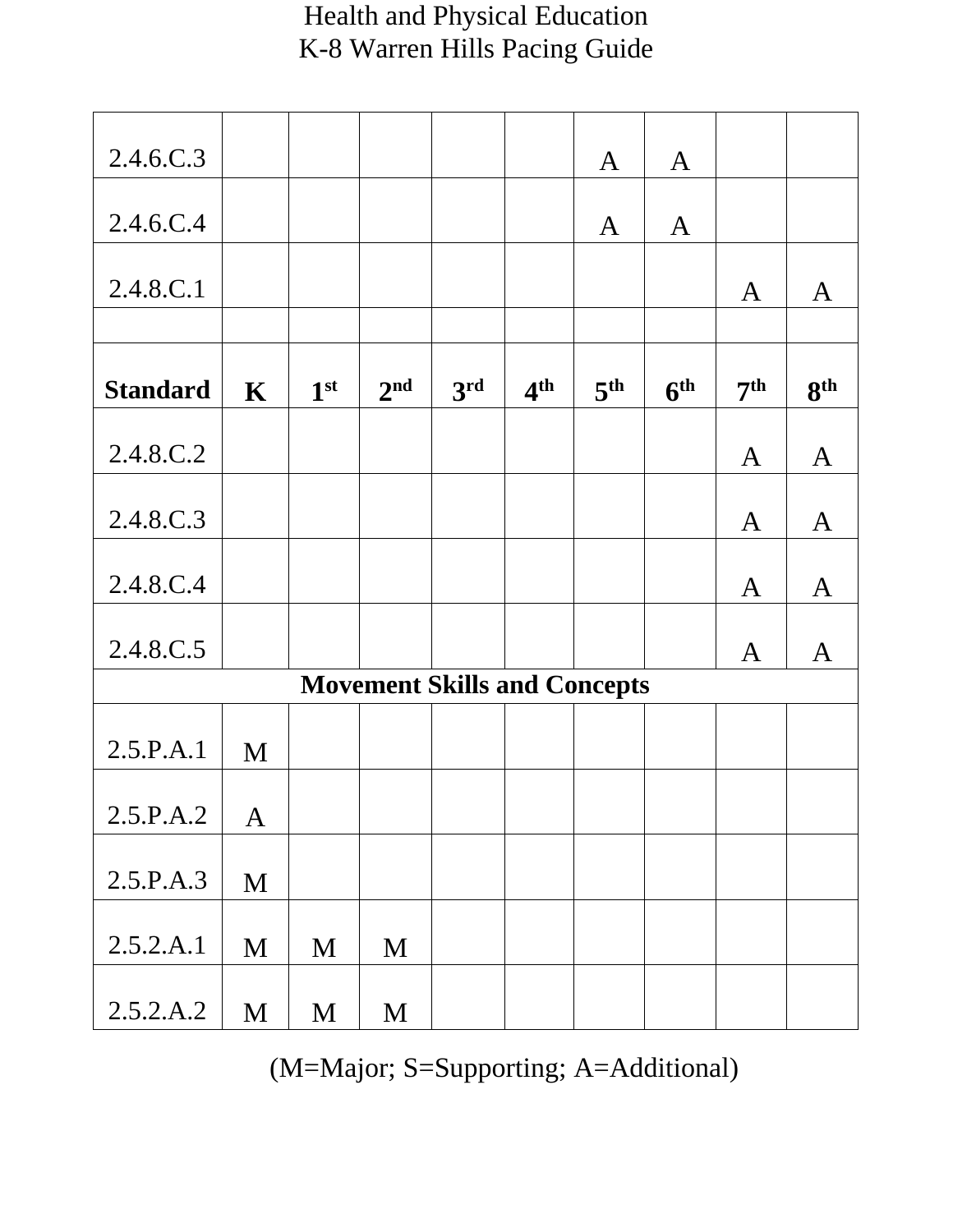| 2.5.2.A.3       | M           | M               | M               |     |                 |                 |                 |                 |                 |
|-----------------|-------------|-----------------|-----------------|-----|-----------------|-----------------|-----------------|-----------------|-----------------|
|                 |             |                 |                 |     |                 |                 |                 |                 |                 |
| 2.5.2.A.4       | M           | M               | M               |     |                 |                 |                 |                 |                 |
| 2.5.4.A.1       |             |                 |                 | M   | M               |                 |                 |                 |                 |
|                 |             |                 |                 |     |                 |                 |                 |                 |                 |
| <b>Standard</b> | $\mathbf K$ | 1 <sup>st</sup> | 2 <sup>nd</sup> | 3rd | 4 <sup>th</sup> | 5 <sup>th</sup> | 6 <sup>th</sup> | 7 <sup>th</sup> | 8 <sup>th</sup> |
| 2.5.4.A.2       |             |                 |                 | M   | M               |                 |                 |                 |                 |
| 2.5.4.A.3       |             |                 |                 | M   | M               |                 |                 |                 |                 |
| 2.5.4.A.4       |             |                 |                 | M   | M               |                 |                 |                 |                 |
| 2.5.6.A.1       |             |                 |                 |     |                 | M               | M               |                 |                 |
| 2.5.6.A.2       |             |                 |                 |     |                 | M               | M               |                 |                 |
| 2.5.6.A.3       |             |                 |                 |     |                 | A               | $\mathbf{A}$    |                 |                 |
| 2.5.6.A.4       |             |                 |                 |     |                 | M               | M               |                 |                 |
| 2.5.8.A.1       |             |                 |                 |     |                 |                 |                 | M               | M               |
| 2.5.8.A.2       |             |                 |                 |     |                 |                 |                 | M               | M               |
|                 |             |                 |                 |     |                 |                 |                 |                 |                 |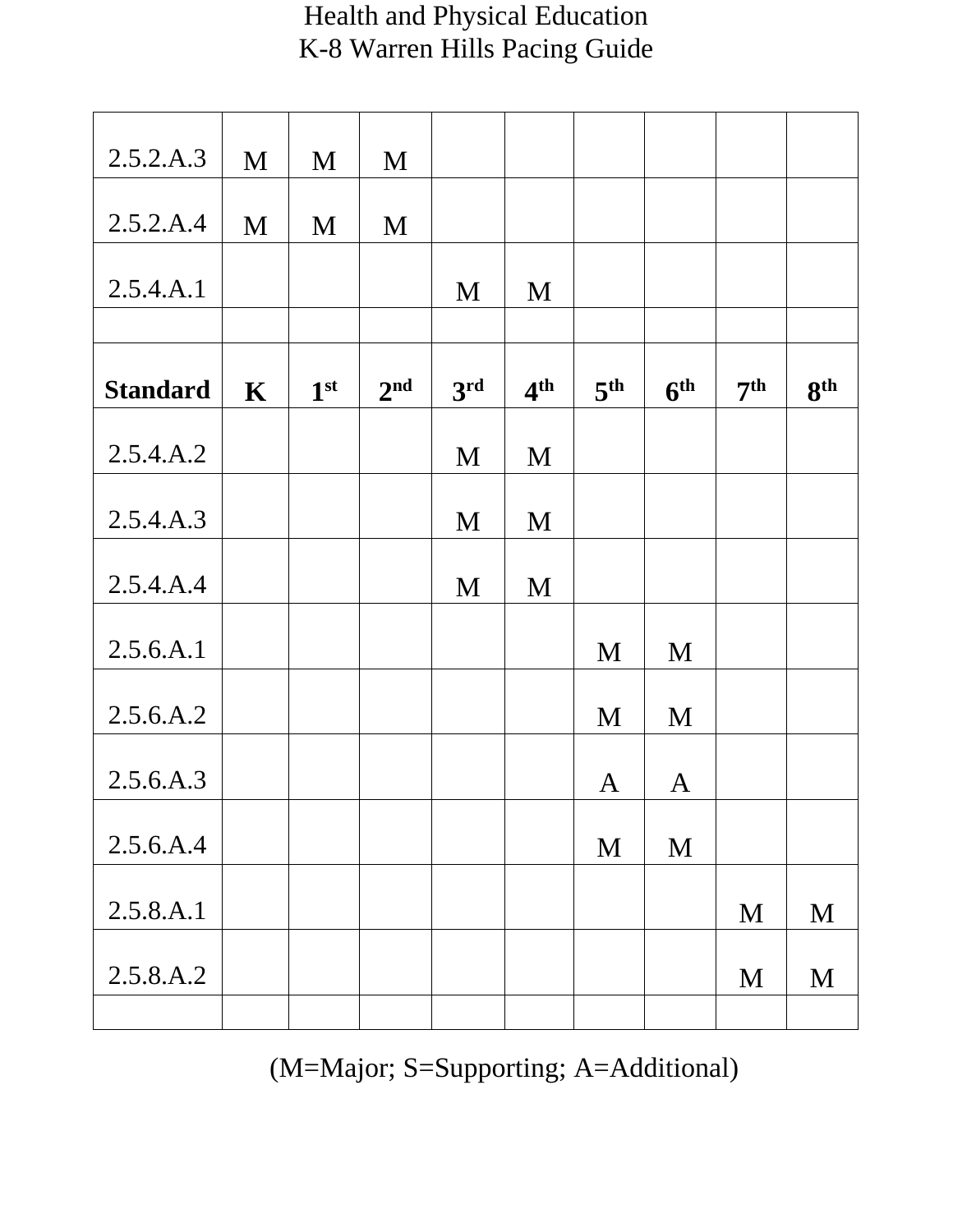| 2.5.8.A.3       |             |                 |                 |                 |                 |                 |                 | M               | M               |
|-----------------|-------------|-----------------|-----------------|-----------------|-----------------|-----------------|-----------------|-----------------|-----------------|
| 2.5.8.A.4       |             |                 |                 |                 |                 |                 |                 | M               | M               |
|                 |             |                 |                 | <b>Strategy</b> |                 |                 |                 |                 |                 |
| 2.5.2.B.1       | M           | M               | M               |                 |                 |                 |                 |                 |                 |
| <b>Standard</b> | $\mathbf K$ | 1 <sup>st</sup> | 2 <sup>nd</sup> | 3rd             | 4 <sup>th</sup> | 5 <sup>th</sup> | 6 <sup>th</sup> | 7 <sup>th</sup> | 8 <sup>th</sup> |
| 2.5.2.B.2       | M           | M               | M               |                 |                 |                 |                 |                 |                 |
| 2.5.2.B.3       | M           | M               | M               |                 |                 |                 |                 |                 |                 |
| 2.5.2.B.4       | M           | M               | M               |                 |                 |                 |                 |                 |                 |
| 2.5.4.B.1       |             |                 |                 | $\mathbf{A}$    | $\mathbf{A}$    |                 |                 |                 |                 |
| 2.5.4.B.2       |             |                 |                 | $\mathbf{A}$    | $\mathbf{A}$    |                 |                 |                 |                 |
| 2.5.6.B.1       |             |                 |                 |                 |                 | M               | M               |                 |                 |
| 2.5.6.B.2       |             |                 |                 |                 |                 | M               | M               |                 |                 |
| 2.5.8.B.1       |             |                 |                 |                 |                 |                 |                 | M               | M               |
| 2.5.8.B.2       |             |                 |                 |                 |                 |                 |                 | M               | M               |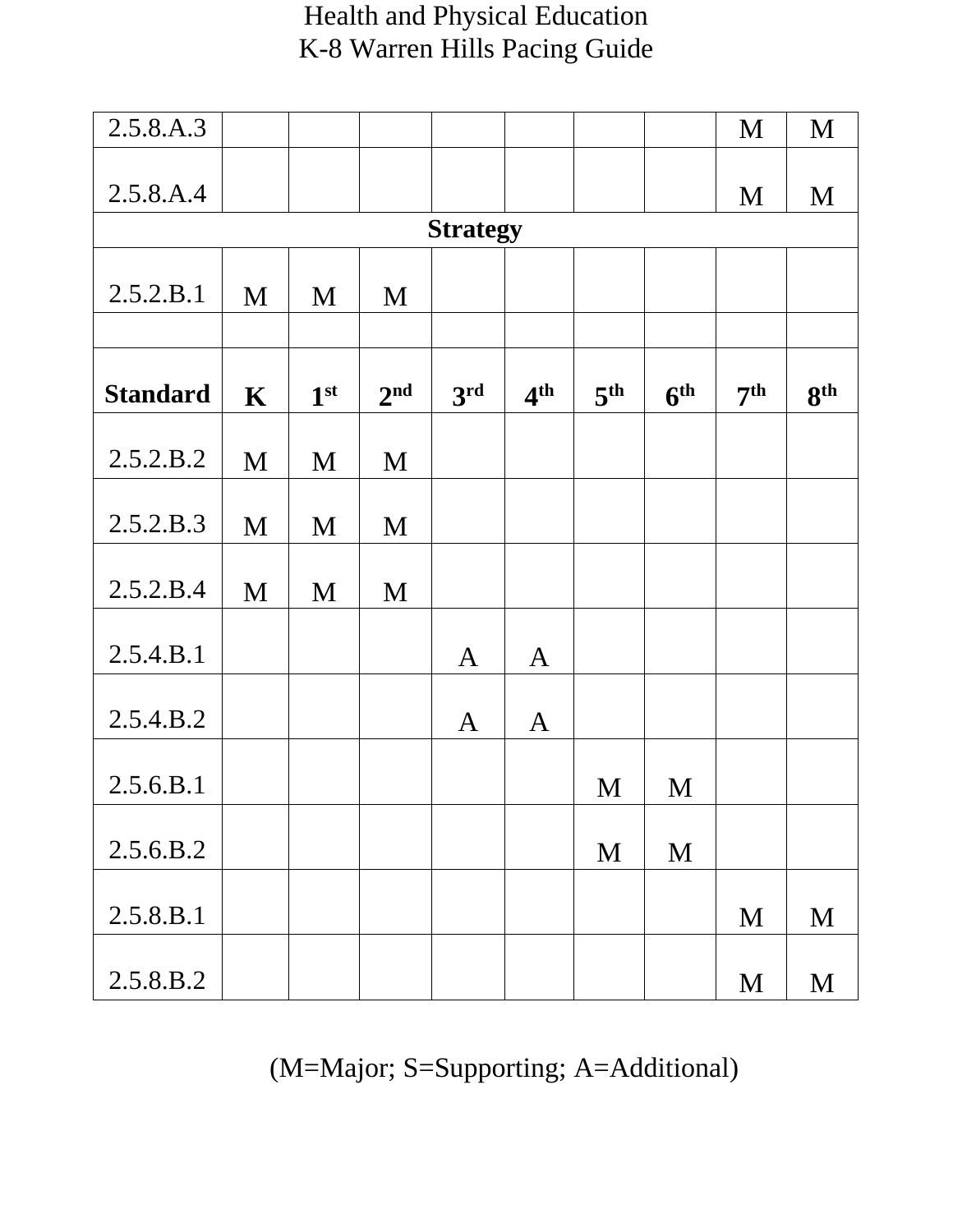| 2.5.8.B.3       |             |                 |                 |                                         |                 |                 |                 | M               | M               |
|-----------------|-------------|-----------------|-----------------|-----------------------------------------|-----------------|-----------------|-----------------|-----------------|-----------------|
|                 |             |                 |                 | <b>Sportsmanship, Rules, and Safety</b> |                 |                 |                 |                 |                 |
|                 |             |                 |                 |                                         |                 |                 |                 |                 |                 |
| 2.5.2.C.1       | S           | S               | S               |                                         |                 |                 |                 |                 |                 |
| 2.5.2.C.2       | S           | S               | S               |                                         |                 |                 |                 |                 |                 |
|                 |             |                 |                 |                                         |                 |                 |                 |                 |                 |
| <b>Standard</b> | $\mathbf K$ | 1 <sup>st</sup> | 2 <sup>nd</sup> | 3rd                                     | 4 <sup>th</sup> | 5 <sup>th</sup> | 6 <sup>th</sup> | 7 <sup>th</sup> | 8 <sup>th</sup> |
| 2.5.4.C.1       |             |                 |                 | S                                       | S               |                 |                 |                 |                 |
| 2.5.4.C.2       |             |                 |                 | S                                       | S               |                 |                 |                 |                 |
| 2.5.6.C.1       |             |                 |                 |                                         |                 | M               | M               |                 |                 |
| 2.5.6.C.2       |             |                 |                 |                                         |                 | M               | M               |                 |                 |
| 2.5.6.C.3       |             |                 |                 |                                         |                 | M               | M               |                 |                 |
| 2.5.8.C.1       |             |                 |                 |                                         |                 |                 |                 | M               | M               |
|                 |             |                 |                 |                                         |                 |                 |                 |                 |                 |
| 2.5.8.C.2       |             |                 |                 |                                         |                 |                 |                 | M               | M               |
| 2.5.8.C.3       |             |                 |                 |                                         |                 |                 |                 | S               | S               |
|                 |             |                 |                 | <b>Fitness and Physical Activity</b>    |                 |                 |                 |                 |                 |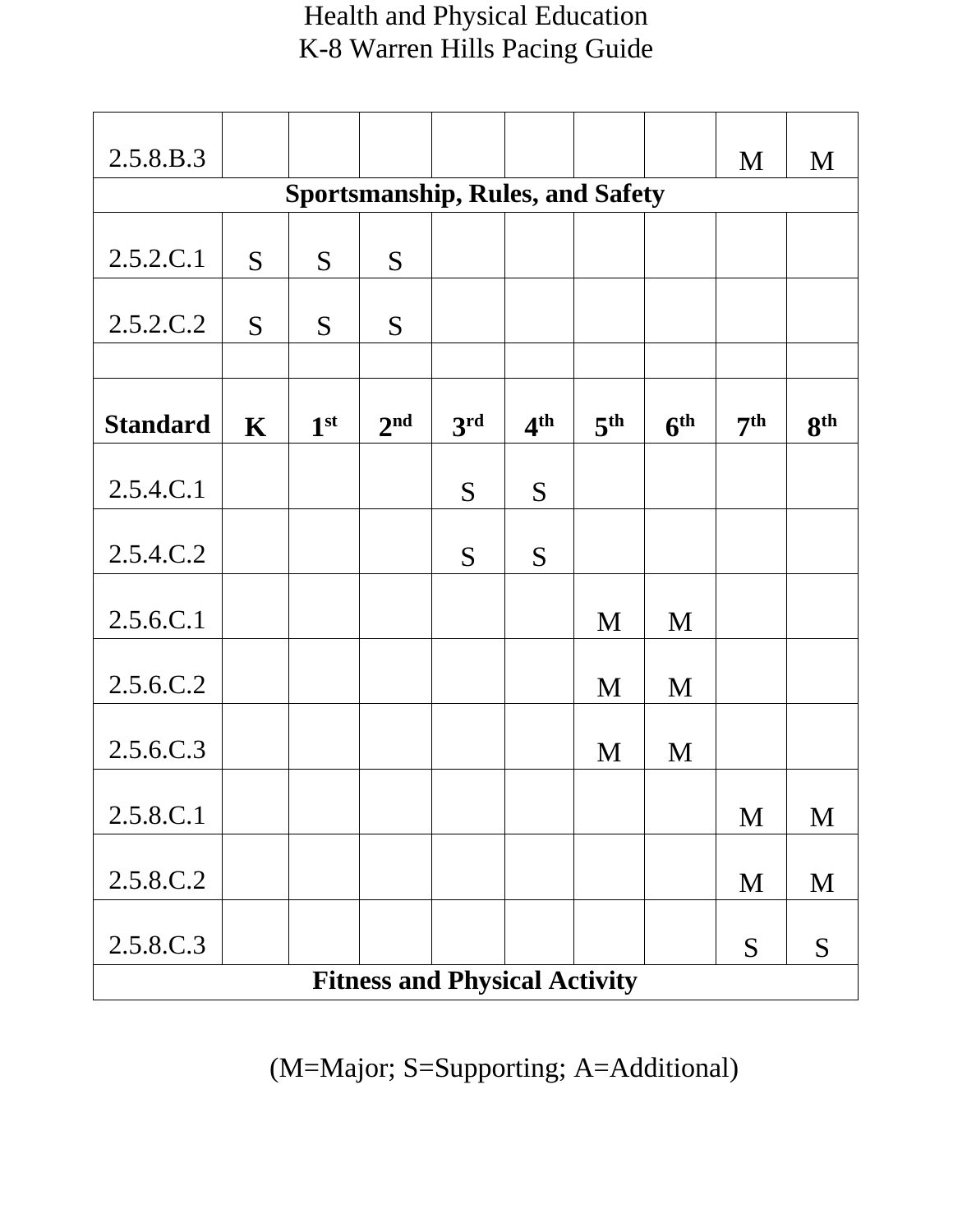| 2.6.P.A.1       | $\mathbf{A}$ | $\mathbf{A}$    | $\mathbf{A}$    |                 |                 |                 |                 |                 |                 |
|-----------------|--------------|-----------------|-----------------|-----------------|-----------------|-----------------|-----------------|-----------------|-----------------|
| 2.6.P.A.2       | $\mathbf{A}$ | $\mathbf{A}$    | $\mathbf{A}$    |                 |                 |                 |                 |                 |                 |
|                 |              |                 |                 |                 |                 |                 |                 |                 |                 |
| 2.6.2.A.1       | M            | M               | M               |                 |                 |                 |                 |                 |                 |
|                 |              |                 |                 |                 |                 |                 |                 |                 |                 |
| 2.6.2.A.2       | M            | M               | M               |                 |                 |                 |                 |                 |                 |
|                 |              |                 |                 |                 |                 |                 |                 |                 |                 |
| <b>Standard</b> | $\mathbf K$  | 1 <sup>st</sup> | 2 <sup>nd</sup> | 3 <sup>rd</sup> | 4 <sup>th</sup> | 5 <sup>th</sup> | 6 <sup>th</sup> | 7 <sup>th</sup> | 8 <sup>th</sup> |
|                 |              |                 |                 |                 |                 |                 |                 |                 |                 |
| 2.6.2.A.3       | M            | M               | M               |                 |                 |                 |                 |                 |                 |
|                 |              |                 |                 |                 |                 |                 |                 |                 |                 |
| 2.6.4.A.1       |              |                 |                 | M               | M               |                 |                 |                 |                 |
| 2.6.4.A.2       |              |                 |                 | M               | M               |                 |                 |                 |                 |
|                 |              |                 |                 |                 |                 |                 |                 |                 |                 |
| 2.6.4.A.3       |              |                 |                 | M               | M               |                 |                 |                 |                 |
|                 |              |                 |                 |                 |                 |                 |                 |                 |                 |
| 2.6.4.A.4       |              |                 |                 | M               | M               |                 |                 |                 |                 |
| 2.6.6.A.1       |              |                 |                 |                 |                 |                 | M               |                 |                 |
|                 |              |                 |                 |                 |                 | M               |                 |                 |                 |
| 2.6.6.A.2       |              |                 |                 |                 |                 | M               | M               |                 |                 |
|                 |              |                 |                 |                 |                 |                 |                 |                 |                 |
| 2.6.6.A.3       |              |                 |                 |                 |                 | M               | M               |                 |                 |
|                 |              |                 |                 |                 |                 |                 |                 |                 |                 |